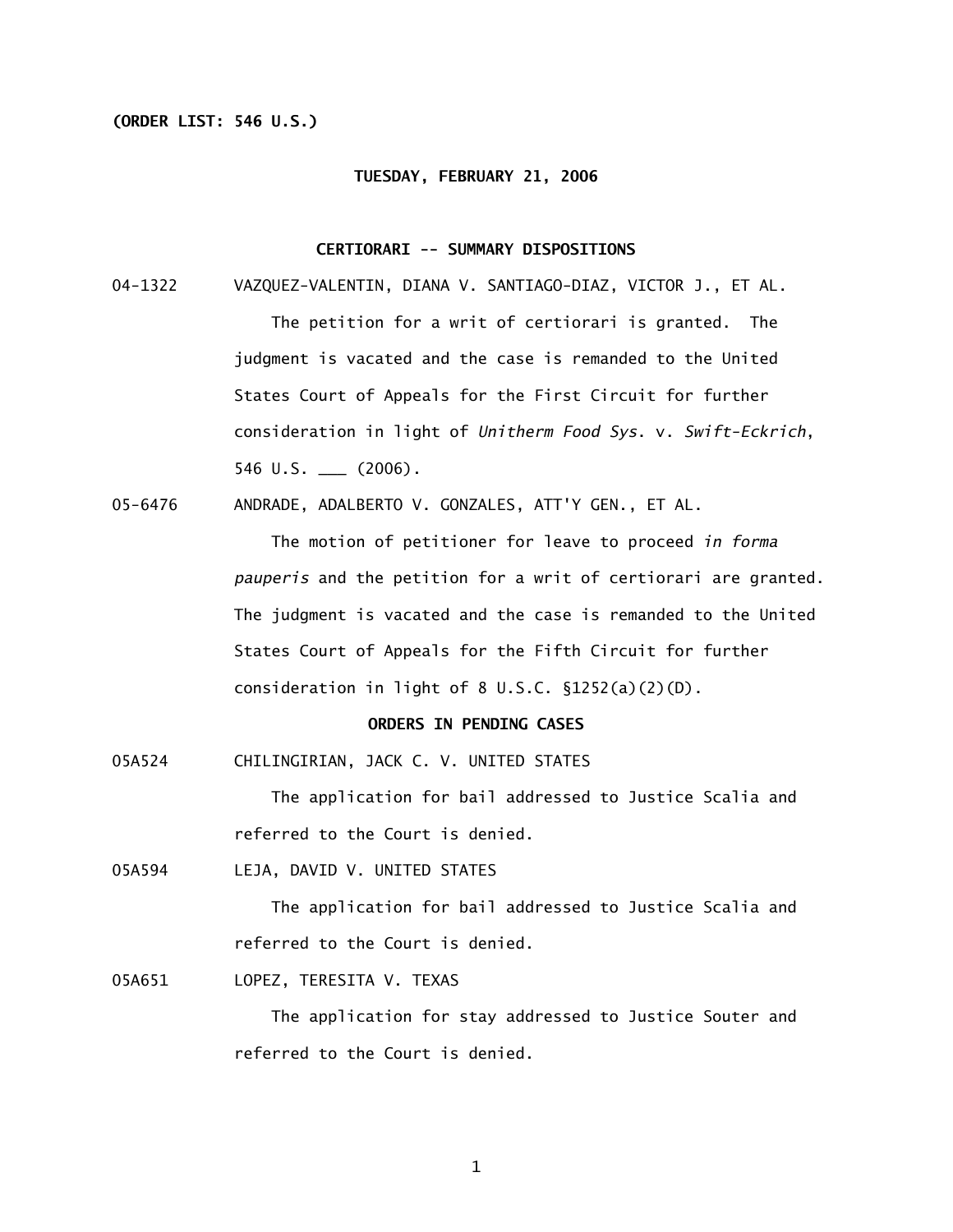05M50 SCHAFLER, PEPI V. NEWSOME, CHIEF BKRTCY. JUDGE

The motion to direct the Clerk to file a petition for a writ of certiorari out of time is denied. Justice Breyer took no part in the consideration or decision of this motion.

05M51 TAYLOR, ANTONIO B. V. INGLES MARKETS, INC.

- 05M52 CARROW, DALE R. V. NEVADA
- 05M53 PRICE, WILLIE J. V. PHOENIX HOME LIFE MUTUAL, ET AL.
- 05M55 WESLEY, JOHNNY L. V. UNITED STATES
- 05M56 MEEHAN, MICHAEL K. V. PA BD. OF PROBATION & PAROLE
- 05M57 COTTON, LEONARD V. UNITED STATES

 The motions to direct the Clerk to file petitions for writs of certiorari out of time are denied.

05M58 DUNKLE, JON S. V. CALIFORNIA

 The motion for leave to proceed *in forma pauperis* without an affidavit of indigency executed by petitioner is granted.

05M59 LENTZ, JAY E. V. UNITED STATES

The motion for leave to file a petition for a writ of certiorari under seal with redacted copies for the public record is granted.

05M60 BARKER, CORINNE L. V. BELLAMY, LARRY

05M61 BELLOMO, LIBORIO V. UNITED STATES

 The motions to direct the Clerk to file petitions for writs of certiorari out of time are denied.

105, ORIG. KANSAS V. COLORADO

 The motion of the Special Master for interim fees and expenses is granted, and the Special Master is awarded a total of \$57,761.43 for the period December 1, 2004, through December 31, 2005, to be paid equally by the parties.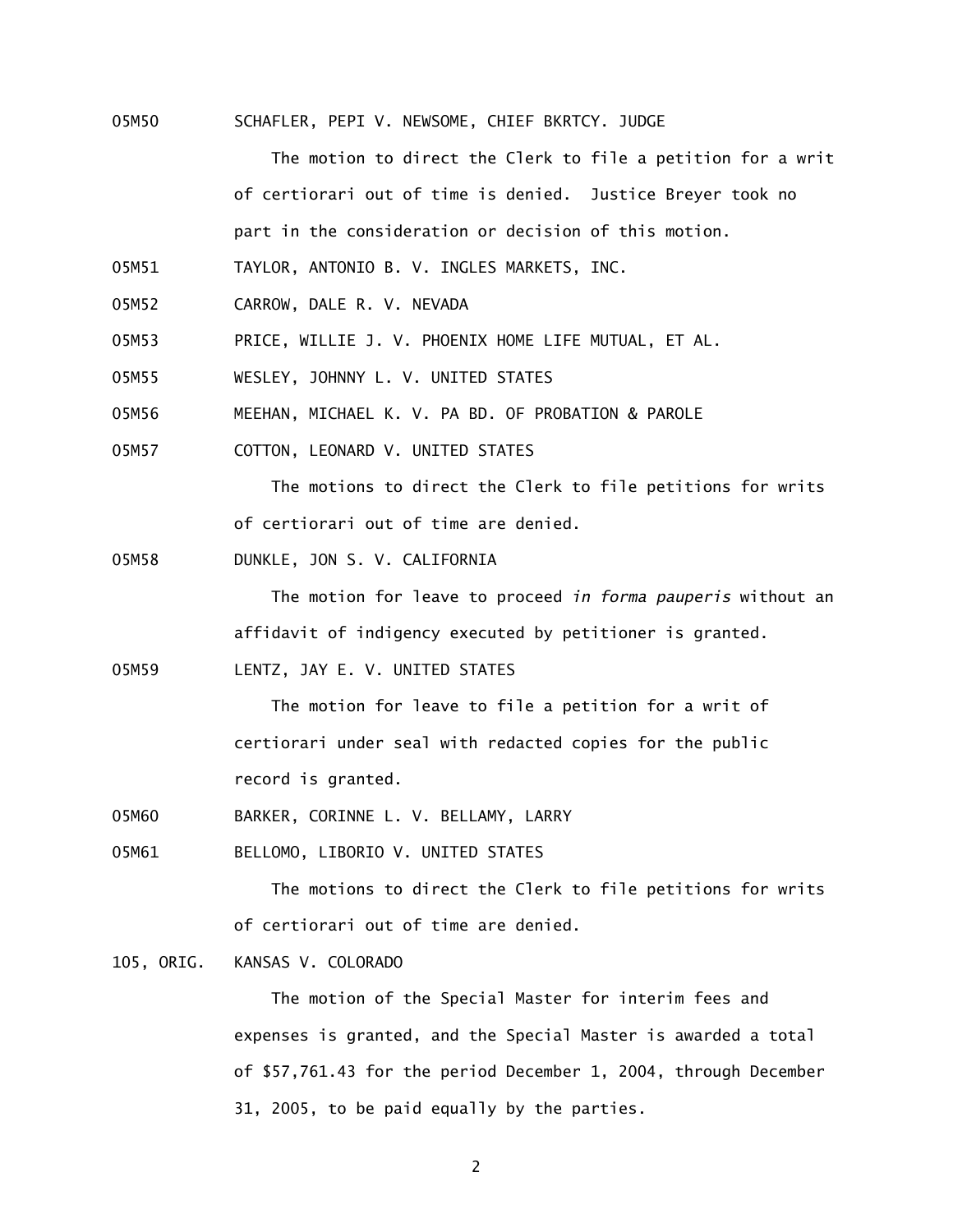### 133, ORIG. ARKANSAS V. OKLAHOMA

04-607 LABORATORY CORP. OF AMERICA V. METABOLITE LABORATORIES, ET AL. The motion of the Solicitor General for leave to participate in oral argument as *amicus curiae* and for divided argument is granted. The Chief Justice took no part in the consideration or decision of this motion.

05-83 WASHINGTON V. RECUENCO, ARTURO R.

The motion of the Solicitor General for leave to participate in oral argument as *amicus curiae* and for divided argument is granted.

The motion for leave to file a bill of complaint is denied.

05-184 HAMDAN, SALIM A. V. RUMSFELD, SEC. OF DEFENSE

The motion of former Federal Judges Shirley M. Hufstedler and William A. Norris for leave to file a brief as *amici curiae*  is granted. The motion of petitioner for leave to file surreply regarding respondents' motion to dismiss is granted. Further consideration of respondents' motion to dismiss for lack of jurisdiction is deferred to the hearing of the case on the merits. A total of 90 minutes is allotted for oral argument. The Chief Justice took no part in the consideration or decision of these motions.

05-416 WOODFORD, JEANNE S., ET AL. V. NGO, VIET M.

The motion of the Solicitor General for leave to participate in oral argument as *amicus curiae* and for divided argument is granted.

05-5992 ZEDNER, JACOB V. UNITED STATES

 The motion of petitioner for appointment of counsel is granted. Edward S. Zas, Esquire, of New York, N.Y., is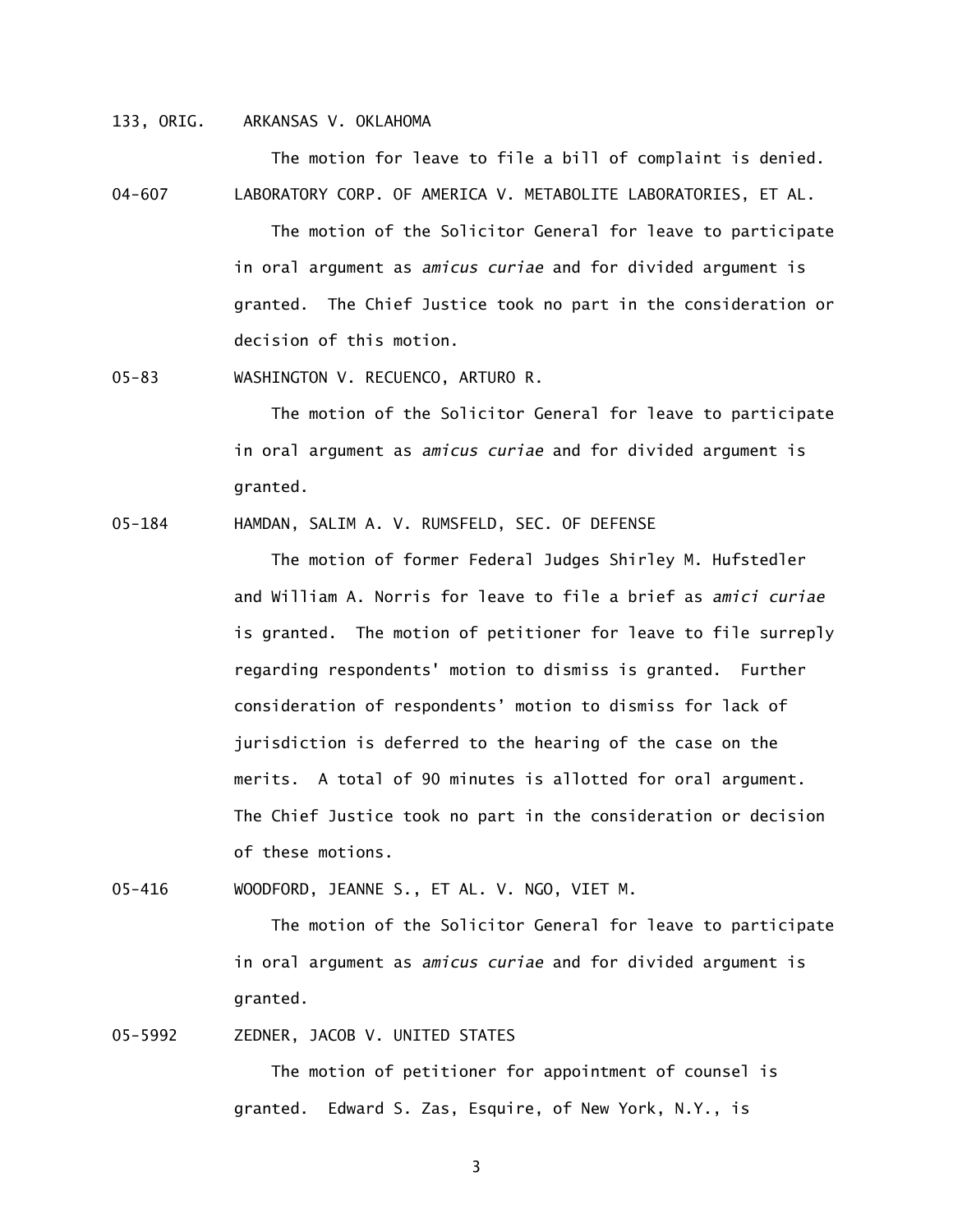appointed to serve as counsel for the petitioner in this case.

- 05-7032 ROLLER, JACKIE R. V. WILLIAMS, WARDEN
- 05-7916 THOMPSON, LEON V. MERIT SYSTEMS PROTECTION BOARD

 The motions of petitioners for reconsideration of orders denying leave to proceed *in forma pauperis* are denied.

05-8580 BOWEN, FRANCIS W. V. CIR

 The motion of petitioner for leave to proceed *in forma pauperis* is denied. Petitioner is allowed until March 14, 2006, within which to pay the docketing fee required by Rule 38(a) and to submit a petition in compliance with Rule 33.1 of the Rules of this Court.

### **CERTIORARI GRANTED**

- 05-380 GONZALES, ATT'Y GEN. V. CARHART, LEROY, ET AL.
- 05-608 MEdIMMUNE, INC. V. GENENTECH, INC., ET AL.

The petitions for writs of certiorari are granted.

05-705 GLOBAL CROSSING, INC. V. METROPHONES, INC.

 The petition for a writ of certiorari is granted limited to Question 1 presented by the petition.

05-6551 CUNNINGHAM, JOHN V. CALIFORNIA

 The motion of petitioner for leave to proceed *in forma pauperis* and the petition for a writ of certiorari are granted.

### **CERTIORARI DENIED**

- 04-9952 SEPULVEDA, MANUEL V. PENNSYLVANIA
- 04-10283 MASTERSON, RICHARD A. V. TEXAS
- 05-266 SALDARRIAGA, APOLINAR, ET AL. V. GONZALES, ATT'Y GEN.
- 05-341 GREGORY, LARRY V. GRACE, SUPT., HUNTINGDON
- 05-377 HOSTY, MARGARET L., ET AL. V. CARTER, PATRICIA
- 05-399 EDELSON, HARRY V. CDC CORPORATION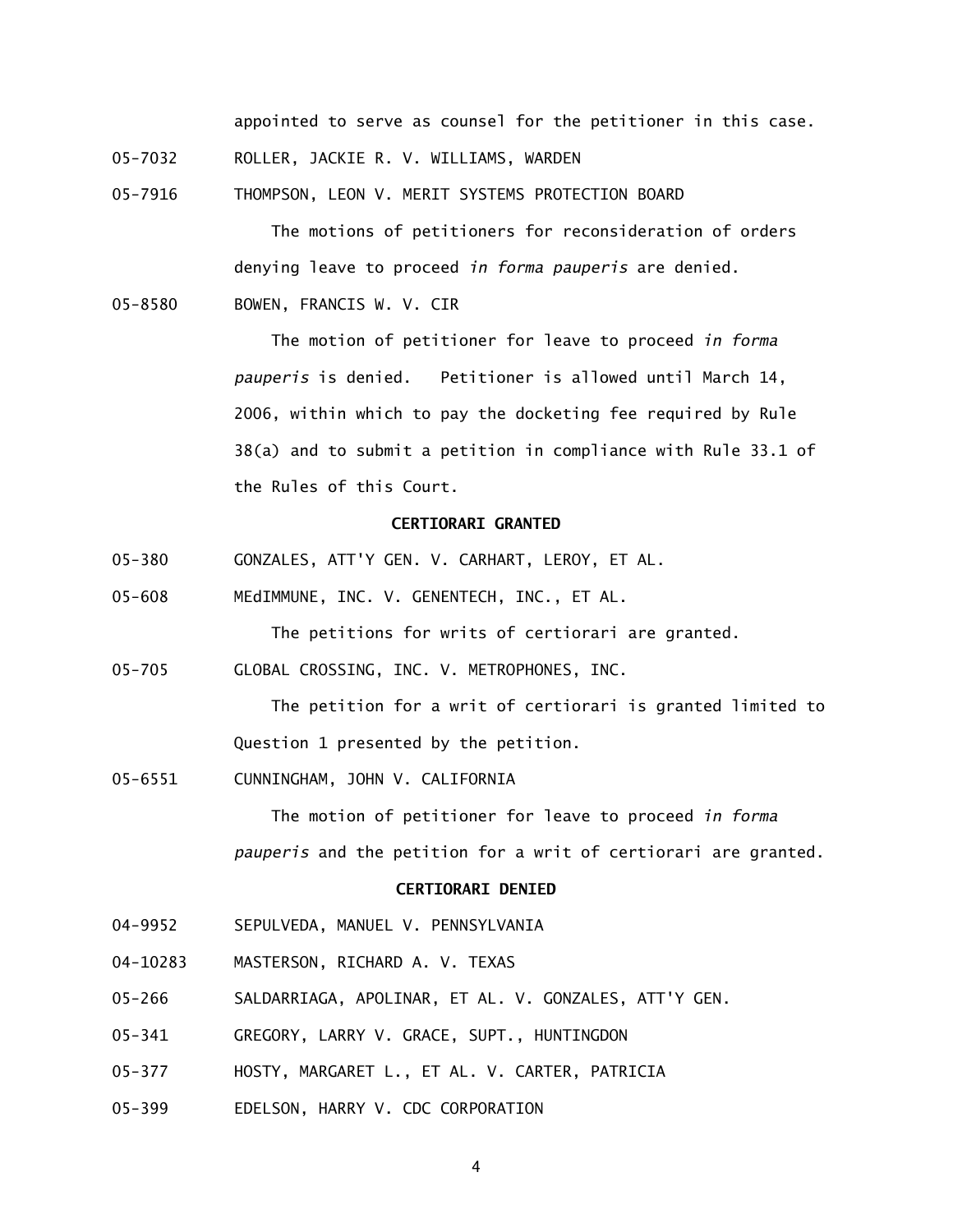- 05-461 HENDERSON, WYATT V. UNITED STATES
- 05-467 RAMOS, MIGUEL A. V. GONZALES, ATT'Y GEN.
- 05-477 DOUBLE EAGLE HOTEL & CASINO V. NLRB
- 05-492 NAT'L ADVERTISING CO. V. MIAMI, FL
- 05-500 NAT'L ADVERTISING CO. V. MIAMI, FL
- 05-579 HITHON, LOLA V. TYSON FOODS, INC.
- 05-582 FLYING J INC., ET AL. V. COMDATA NETWORK, INC.
- 05-586 ) PLACER COUNTY, CA, ET AL. V. BALDWIN, MICHAEL W., ET AL.
- 05-587 ) REED, MARK V. BALDWIN, MICHAEL W.

- 05-588 SEVEN UP PETE VENTURE, ET AL. V. MONTANA, ET AL.
- 05-591 VANCOUVER, WA, ET AL. V. W. STATES PAVING CO., INC.
- 05-602 AWH CORP., ET AL. V. PHILLIPS, EDWARD H.
- 05-610 WILSON, WILLIAM H. V. DELTA STATE UNIV., ET AL.
- 05-617 LOUISIANA DEPT. OF ED., ET AL. V. JOHNSON, THEODORE, ET AL.
- 05-630 WEST, LAWRENCE E., ET UX. V. DYnCORP
- 05-664 SHANNON, BRIAN D. V. NEWLAND, WARDEN
- 05-665 MATELJAN, ERIK, ET AL. V. CALIFORNIA
- 05-670 CRAFT, ROBERT B. V. MORTON, WARDEN, ET AL.
- 05-673 KOZUB, STEVEN A., ET AL. V. POMONA, CA
- 05-675 MIEZIN, JEROME J., ET UX. V. MIDWEST EXPRESS AIRLINES, ET AL.
- 05-678 KANE, CeCEE C., ET AL. V. SULZER SETTLEMENT TRUST
- 05-684 MAYO COLLABORATIVE SERVICES V. CIR OF MN
- 05-685 PURCELL, JON B. V. UNITED STATES, ET AL.
- 05-687 BRAATEN, RACHEL V. THOMPSON, MATTHEW, ET AL.
- 05-692 RENOBATO, JAY N. V. MERRILL LYNCH, ET AL.
- 05-693 CRAIG, STEPHEN V., ET UX. V. BASHEER & EDGEMOORE, ET AL.
- 05-694 PRASOPRAT, SUWIT V. BENOV, WARDEN
- 05-695 POWER STANDARDS LAB, INC. V. FEDERAL EXPRESS CORP.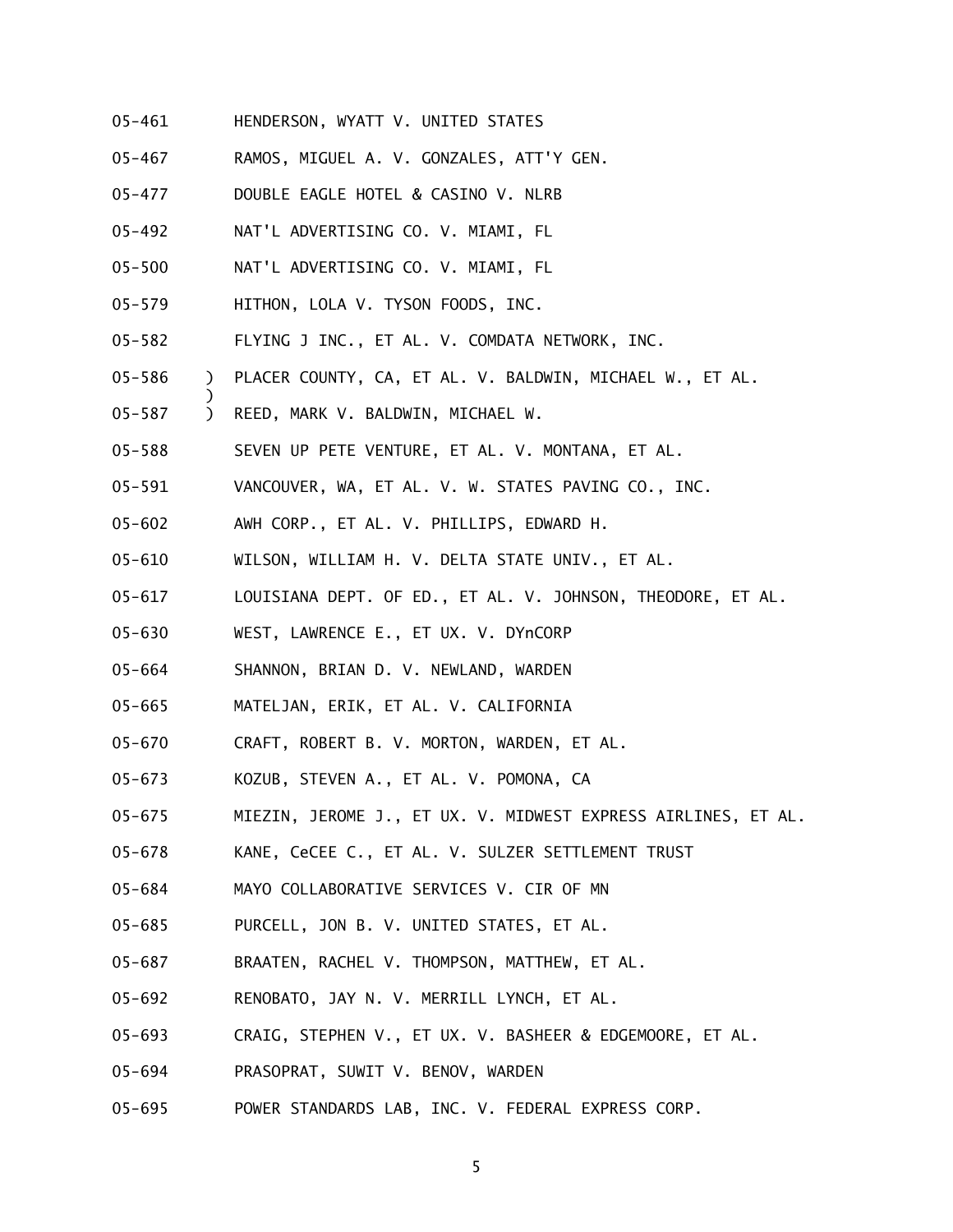- 05-696 CREED, JAMES R. V. MICHIGAN
- 05-699 MUSGRAVE, KENDRA V. WOLF, LAWRENCE
- 05-700 DAOU SYSTEMS, INC., ET AL. V. SPARLING, GREG, ET AL.
- 05-702 LENSCRAFTERS, INC., ET AL. V. ROBINSON, KENNETH S., ET AL.
- 05-704 RUSH, ANNETTE V. ILLINOIS CENTRAL RAILROAD CO.
- 05-708 SATALICH, MIRO J. V. LOS ANGELES, CA
- 05-713 HARTCO ENGINEERING, INC. V. WANG'S INT'L, INC., ET AL.
- 05-718 NORMAN, REUBEN V. BELlSOUTH INTELLECTUAL PROPERTY
- 05-721 TURABO MEDICAL CENTER V. MARCANO RIVERA, MARIA Y., ET AL.
- 05-723 SCHRIRO, DIR., AZ DOC V. CASSETT, GARY P.
- 05-726 JAGODKA, JASON V. LAFLER, WARDEN
- 05-727 EVERYTHING FOR LOVE, ET AL. V. TENDER LOVING THINGS, INC.
- 05-729 BARCUS, BEN F. V. SCHNEIDER, MARK
- 05-733 NORWEGIAN CRUISE LINE, INC. V. CASAVANT, MARK, ET UX.
- 05-734 SCHINZING, WALTER V. MID-STATE STAINLESS, INC.
- 05-737 KEY, LARRY V. DIREcTV, INC.
- 05-738 SHEKOYAN, VLADIMIR V. SIBLEY INTERNATIONAL, INC.
- 05-739 COOKE, REGINALD A. V. UNITED DAIRY FARMERS, INC.
- 05-740 WILBUR, MARVIN, ET AL. V. LOCKE, GOV. OF WA, ET AL.
- 05-742 SIMS, SHERIFF V. WRIGHT, BRIGITTE
- 05-744 SHUMPERT, PAUL V. MANCOR CAROLINA, INC.
- 05-745 PIPER JAFFRAY & CO., ET AL. V. KAUFMAN, RAYMOND, ET AL.
- 05-748 POINTER, CHARLES V. DART, INC.
- 05-750 CUMMINGS, SHAWN M. V. TEXAS
- 05-752 TOUVELL, MARY V. OH DEPT. OF MENTAL RETARDATION
- 05-753 SATALICH, MIRO J. V. LOS ANGELES, CA
- 05-756 GARCIA, NELSON V. CROSBY, SEC., FL DOC
- 05-758 GREENE, KATHLEEN J. V. WALLA WALLA, WA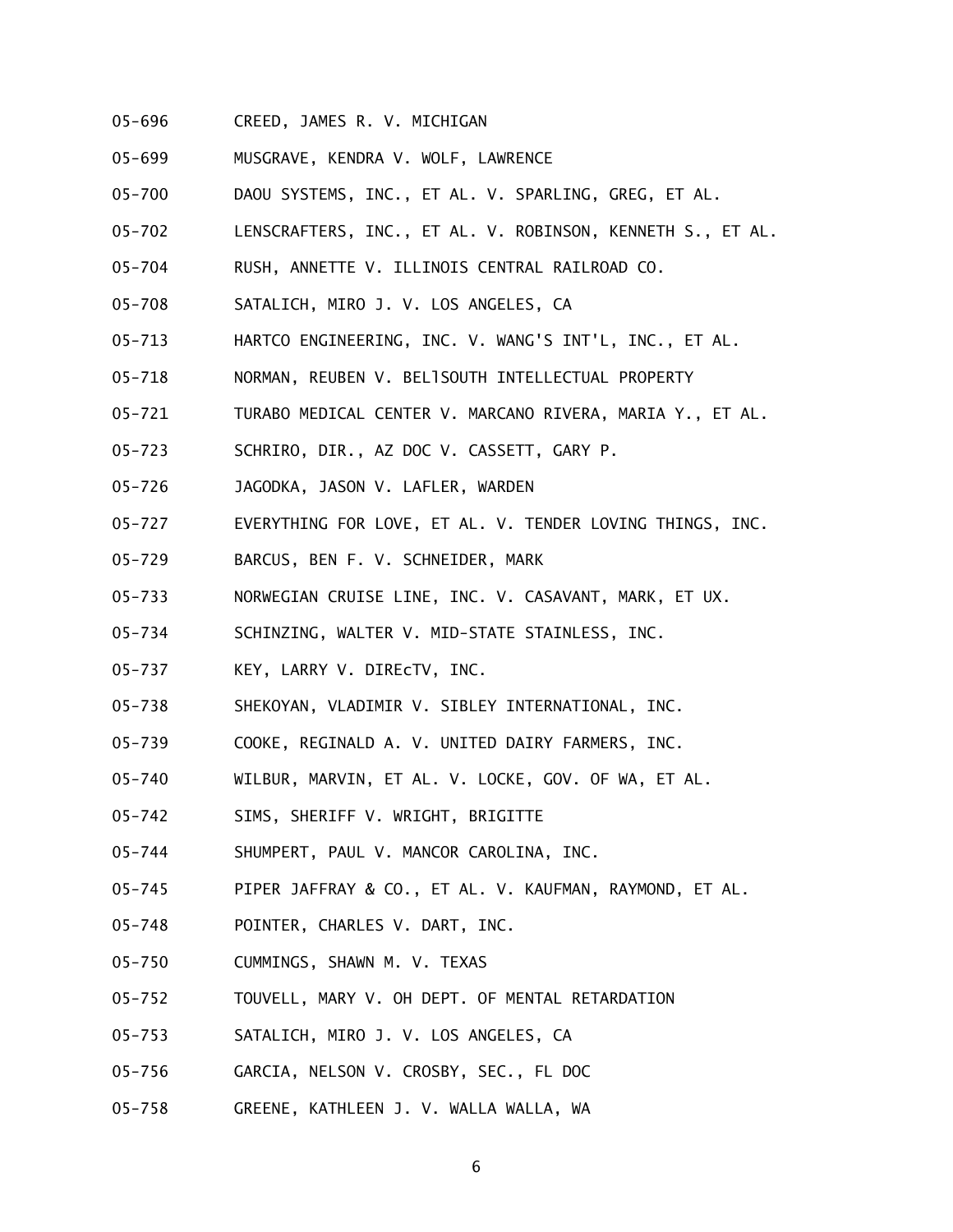- 05-761 DEYO, KENNETH F. V. CT COMM'R OF REVENUE SERVICES
- 05-764 GOECKEL, RICHARD A., ET UX. V. GLASS, JOAN M.
- 05-768 WEINSTEIN, EISEN & WEISS, LLP V. GILL, DAVID A., ET AL.
- 05-771 COSIO, CARL W. V. KEITHLY, BARBARA B., ET AL.
- 05-772 SCHUTZ, DONALD J. V. WYOMING, ET AL.
- 05-773 WILMOTH, FRANKLIN D., ET UX. V. PORTAGE COUNTY, OH, ET AL.
- 05-774 NAT'L ENTERPRISES, INC., ET AL. V. KESSLER, DONALD, ET UX.
- 05-778 LEAK, TYRONE, ET AL. V. NEW JERSEY, ET AL.
- 05-783 RED, ERIC V. ROOS, NILDA, ET AL.
- 05-784 STRASSWEG, JACK, ET AL. V. UNITED STATES
- 05-786 BACH, DAVID D. V. PATAKI, GOV. OF NEW YORK, ET AL.
- 05-788 ABUBAKAR, ABDULSALAMI V. ENAHORO, ANTHONY, ET AL.
- 05-792 FOOTLAND, LENARD A. V. GUTIERREZ, SEC. OF COMMERCE
- 05-794 GMA ACCESSORIES, INC. V. OLIVIA MILLER, INC.
- 05-798 JOHNSON-KUREK, ROSEMARY V. ABU-ABSI, SAMIR, ET AL.
- 05-799 VISIN, MICHAEL H., ET AL. V. CIR
- 05-800 SOUTHERN UNION CO. V. IRVIN, JAMES M.
- 05-801 SABO, KEVIN M. V. ARTHUR, SHERIFF
- 05-810 BRYANT, THOMAS V. METRIC PROPERTY MANAGEMENT, INC.
- 05-814 DISNEY, WALTER D. V. UNITED STATES
- 05-819 FAIR, TAMMY V. UNITED STATES
- 05-820 HENDERSON, DENISE M. V. UNITED STATES
- 05-822 PALADINO, ROBERT D. V. UNITED STATES
- 05-829 MICKENS, RONNIE, ET UX. V. ALLEN DAMRON CONSTR. CO.
- 05-832 ROBINSON, CHARLES R. V. UNITED STATES
- 05-833 WILLIAMS, EMMETT L. V. GA DEPT. OF DEFENSE NAT. GUARD
- 05-835 POPOVICH, LAUREN V. CUYAHOGA CTY. CT. COMM. PLEAS
- 05-840 RODRIGUEZ, DENNIS L. V. PA DEPT. OF TRANSPORTATION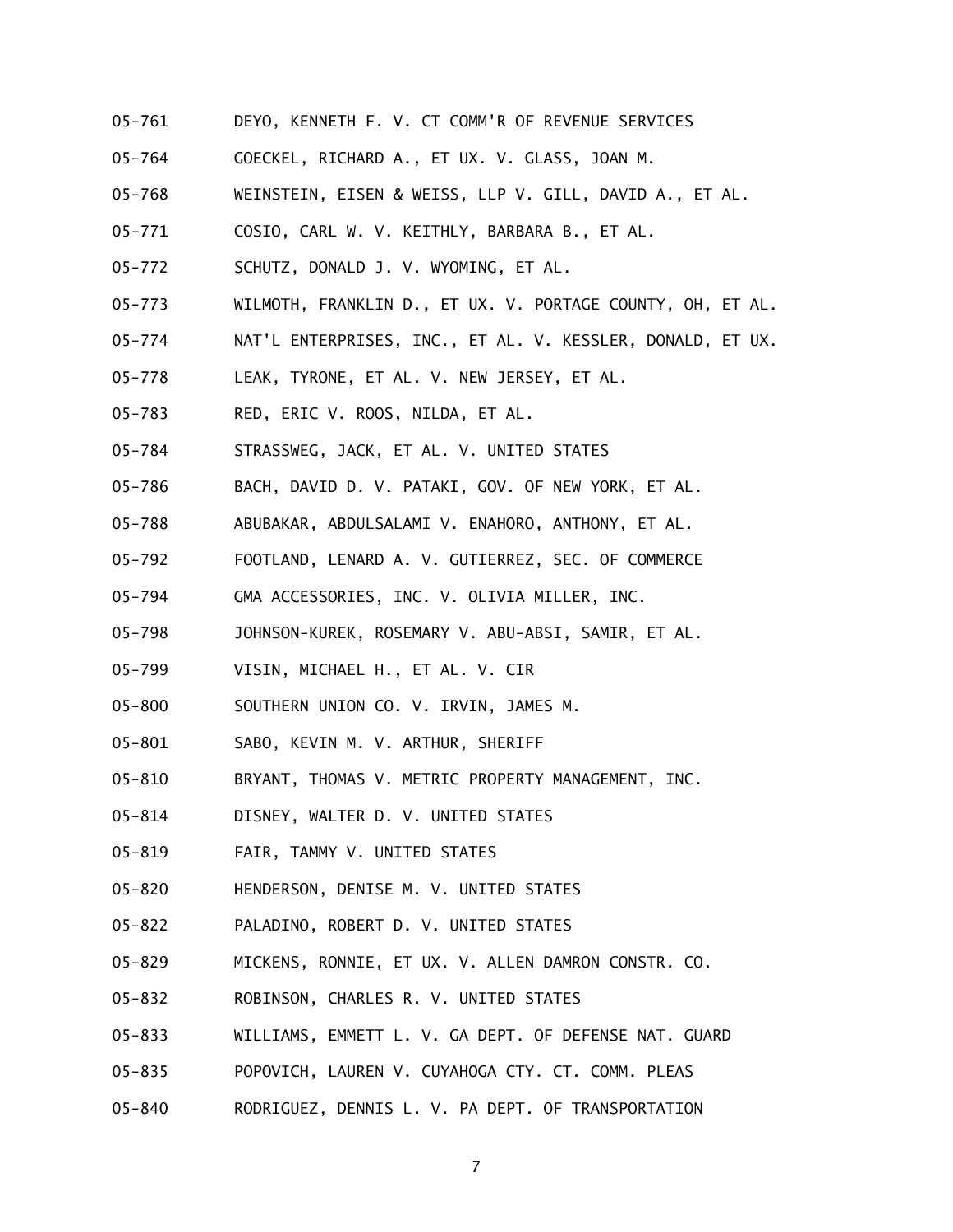- 05-843 BADILLA, SERGIO D. V. UNITED STATES
- 05-851 CITY OF LOS ANGELES, CA V. CLEVELAND, CEDERICK, ET AL.
- 05-862 BROWN, LISA V. KALINA, LYNNE
- 05-867 R.J. REYNOLDS, ET AL. V. SHEWRY, SANDRA, ET AL.
- 05-876 SAVOCA, LAWRENCE V. UNITED STATES
- 05-881 FISCHER, DAVID E. V. UNITED STATES
- 05-928 WELP, MICHAEL V. UNITED STATES
- 05-6149 MINCKS, JAMES A. V. UNITED STATES
- 05-6406 HUFF, LINWOOD W. V. UNITED STATES
- 05-6424 MALTAIS, JOSEPH DOMINIC M. V. UNITED STATES
- 05-6723 CHIOFAR, MICHAEL V. WASHINGTON
- 05-6725 RICHARDSON, FLOYD V. BRILEY, WARDEN
- 05-6888 BECHT, JASON A. V. UNITED STATES
- 05-6889 WALL, JOHN C. V. UNITED STATES
- 05-6895 WRICE, STANLEY V. PIERCE, WARDEN
- 05-6971 DUKES, IRVIN L. V. UNITED STATES
- 05-7048 DAVIS, STANLEY V. UNITED STATES
- 05-7100 WHITTEN, MELANIE G. V. UNITED STATES
- 05-7107 HUGHES, TOMMIE C. V. DRETKE, DIR., TX DCJ
- 05-7168 RAISER, AARON V. FRESNO, CA
- 05-7421 DICKEY, COLIN R. V. CALIFORNIA
- 05-7670 FLOWERS, TIMOTHY V. ALABAMA
- 05-7674 PLUMMER, STEPHEN E. V. UNITED STATES
- 05-7706 BERMEA, ROEL V. BENSKO, WARDEN
- 05-7720 JAMES, TERRANCE L. V. HUSKINS, W. A.
- 05-7724 OWSLEY, MICHAEL D. V. McGUIRE, SUPT., TIPTON, ET AL.
- 05-7725 YOUNG, JAMES C. V. PENNSYLVANIA
- 05-7727 THOMAS, BENARD V. EVANS, ACTING WARDEN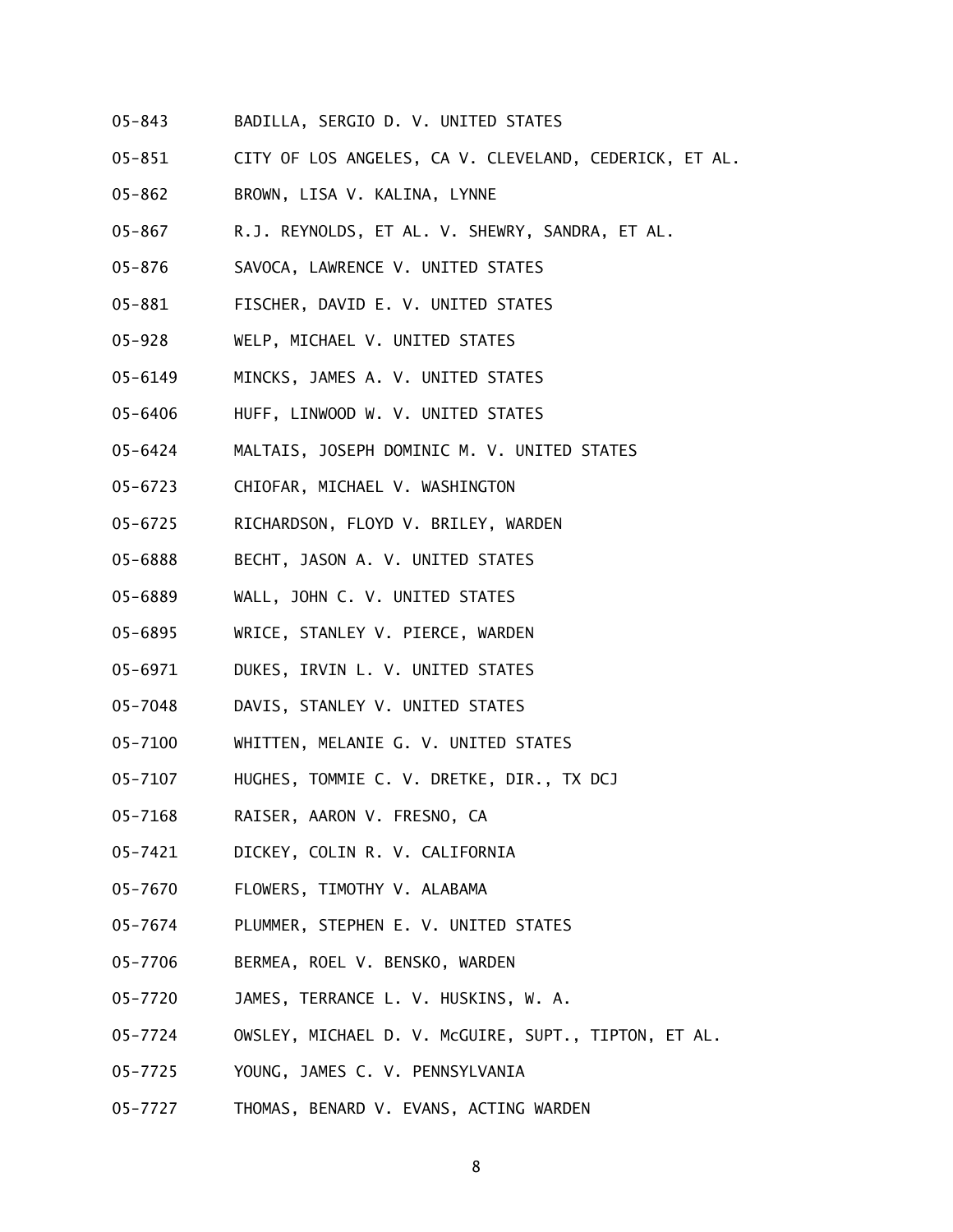- 05-7728 VOSS, STEVEN F. V. WHORTON, DIR., NV DOC, ET AL.
- 05-7729 WALKER, SHERMAN V. GREENE, SUPT., GREAT MEADOW
- 05-7730 WARNER, GARY W. V. DRETKE, DIR., TX DCJ
- 05-7733 WATSON, GREGORY B. V. KNOWLES, WARDEN, ET AL.
- 05-7735 DOWNING, CURTIS L. V. IGNACIO, JOHN
- 05-7743 STEPHENS, JAMES R. V. COTTEY, JACK L., ET AL.
- 05-7755 MATTHEWS, WALTER G. V. KENTUCKY
- 05-7757 JOHNSON, REGINALD V. ROZUM, SUPT., SOMERSET, ET AL.
- 05-7758 JAMES, TERRANCE L. V. RAY, DRENDA
- 05-7762 OZENNE, GARY V. CHASE MANHATTAN BANK, ET AL.
- 05-7765 MURPHY, STANLEY N. V. HILL, SUPT., SNAKE RIVER
- 05-7768 JENKINS, OZA B. V. DRESNICK, JUDGE, ETC., ET AL.
- 05-7771 DAY-PETRANO, MARY K. V. FLORIDA, ET AL.
- 05-7787 BOYD, LUCIOUS V. FLORIDA
- 05-7788 ALBERT, IKECHI K. V. JONES-ALBERT, MONICA
- 05-7789 ARMSTRONG, TONY D. V. IOWA
- 05-7802 NAZARINIA, SEYED A. V. WASHINGTON MUTUAL BANK, INC.
- 05-7813 HINSON, BILLY G. V. THOMPSON, PAULA J., ET AL.
- 05-7815 COLLIER, KEITH W. V. CALIFORNIA
- 05-7817 CURTO, PATRICIA J. V. EDMONDSON, KATHERINE, ET AL.
- 05-7818 CERNIGLIA, STEVEN R. V. HUNTER, MEL
- 05-7820 DAIL, GUY G. V. ADAMS, WARDEN
- 05-7826 MASTERMAN, RAYMOND V. PENNSYLVANIA
- 05-7830 FRANKLIN, ANTONIO V. OHIO
- 05-7832 MELTON, CHARLES D. V. OKLAHOMA
- 05-7833 MENDOZA, RAMON Z. V. McCARGER, DENNIS, ET AL.
- 05-7836 SCRUGGS, AARON B. V. BUSS, ED, ET AL.
- 05-7844 ARLINE, LEONARD H. V. TRUE, WARDEN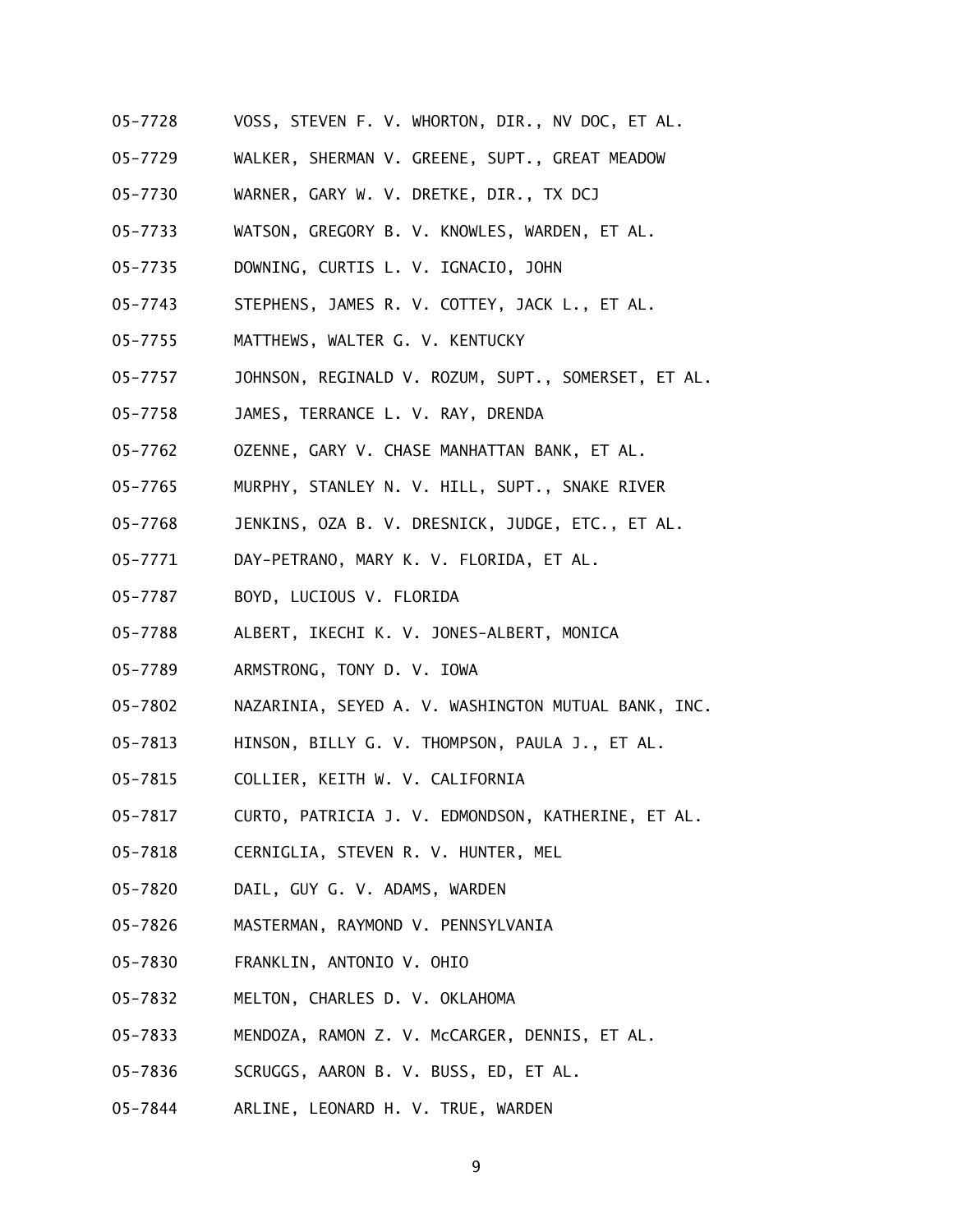- 05-7849 AVERY, ROY W. V. CAMPBELL, COMM'R, AL DOC, ET AL.
- 05-7852 BEARD, RONALD W. V. KRAMER, WARDEN
- 05-7856 ) BOWLING, THOMAS C. V. SIMPSON, WARDEN
- 05-8266 ) BOWLING, THOMAS C. V. SIMPSON, WARDEN
- 05-7860 FRANCO, LEOPOLDO V. DRETKE, DIR., TX DCJ
- 05-7862 GEORGE, DAVID D. V. FLORIDA

- 05-7863 HAMILTON, PAUL C. V. CALIFORNIA
- 05-7866 FORD, LA DEASHA V. SUPERIOR COURT OF CA
- 05-7873 HARRIS, DON V. UCHTMAN, WARDEN
- 05-7877 CARTER, RODRICK V. FRITO-LAY, INC., ET AL.
- 05-7879 COOKE, JOHN D. V. SUMMERS, ATT'Y GEN. OF TN
- 05-7881 CASTANEDA, FRANCISCO E. V. TEXAS
- 05-7883 JOHNSON, MICHAEL D. V. TEXAS
- 05-7884 BARRIENTES, GREGORIO V. TEXAS
- 05-7887 WHITE, VALIANT V. WAYNE CTY. CIR. CT. CLERKS
- 05-7894 GONZALEZ, JORGE A. V. MUNICIPAL COURT, ET AL.
- 05-7895 FAISON, MATTHEW L. V. FL PAROLE AND PROBATION, ET AL.
- 05-7896 HERBERT, DAVID V. JONES, CURTIS
- 05-7902 REDFORD, MIKE J. V. LEWIS, MARK
- 05-7903 REDFORD, MIKE J. V. HAMIL, R. TIMOTHY, ET AL.
- 05-7907 CHRISPEN, EDWARD V. FLORIDA
- 05-7908 DIAMOND, WILLIE V. MONEY, WARDEN
- 05-7909 RUBIO, TEODOCIO V. GIURBINO, WARDEN
- 05-7914 POBLAH, MAURICE V. ERCOLE, SUPT., GREEN HAVEN
- 05-7919 JAAKKOLA, JOHN J. V. GOTHAM, ROY D., ET AL.
- 05-7920 RODRIGUEZ, ROBERT V. SPITZER, ATT'Y GEN. OF NY
- 05-7923 RANDLE, WILLIE D. V. CALIFORNIA
- 05-7925 SANCHEZ, SALVADOR B. V. KERN COUNTY FIRE DEPT., ET AL.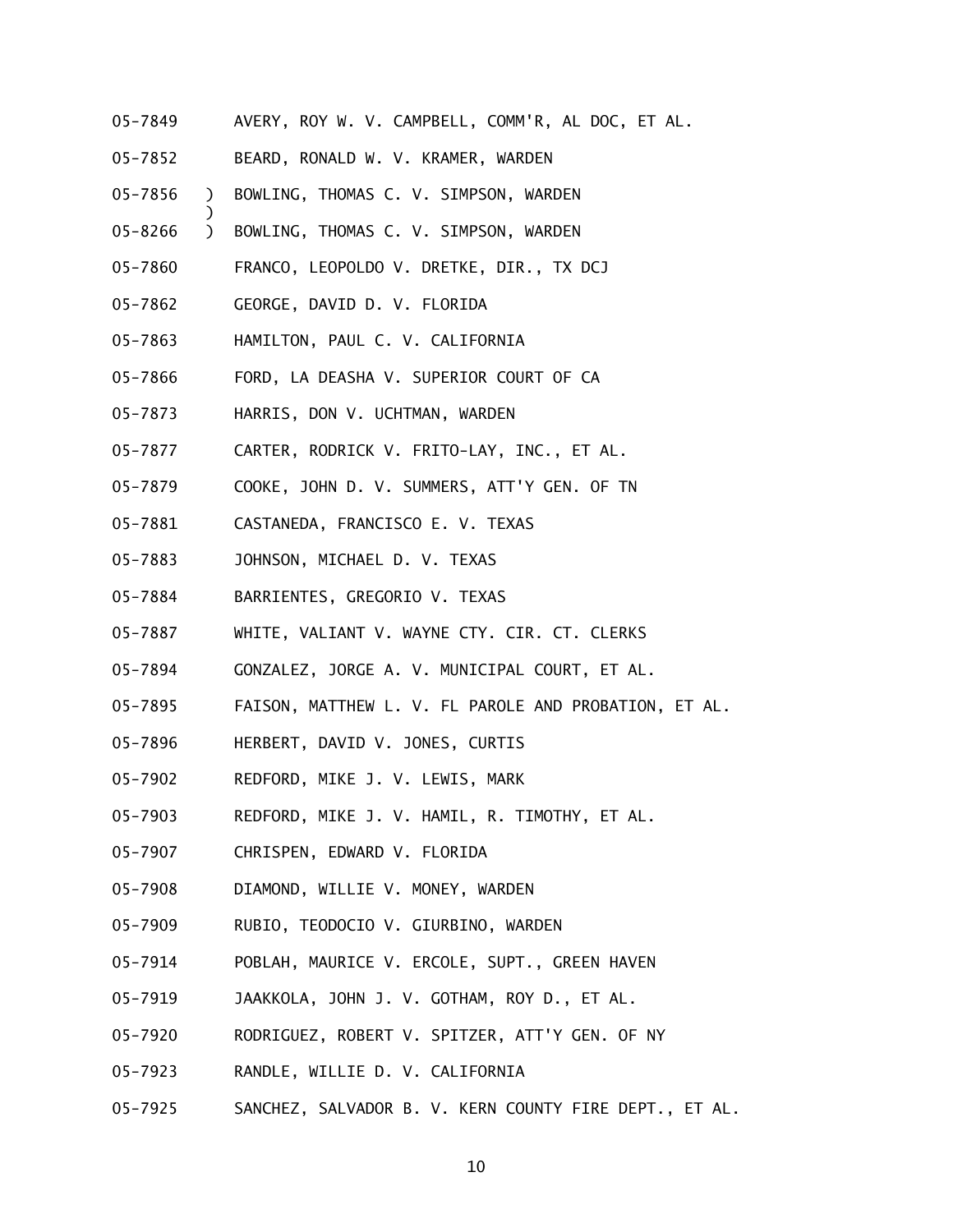- 05-7927 SANDERS, J. T. V. PARRISH, MAX, ET AL.
- 05-7930 SERRANO, ALFREDO V. FISCHER, SUPT., SING SING
- 05-7931 MUNDO, DIEGO S. V. NORTHERN MARIANA ISLANDS
- 05-7934 OVERTON, THOMAS D. V. BURGER, WARDEN
- 05-7936 LOPEZ, TERESITA V. TEXAS
- 05-7940 WILLIAMS, ERIC V. CALIFORNIA
- 05-7943 EPPERSON, VON DOYLE V. IRVINE, ELIZABETH
- 05-7944 DECAY, RENE J. V. DAVIS, WARDEN
- 05-7959 LIGGINS, STANLEY C. V. BURGER, WARDEN
- 05-7964 TOLLIVER, DARRYL L. V. CALIFORNIA
- 05-7967 NEELY, ANDREW V. NORRIS, DIR., AR DOC
- 05-7969 RUNNELS, BRIAN V. MISSISSIPPI
- 05-7971 SHELBY, MARK V. V. NEBRASKA
- 05-7974 MATA, JUAN M. V. ADAMS, WARDEN
- 05-7975 WASHINGTON, RODERICK V. COURT OF APPEAL OF CA
- 05-7978 McCARTY, EUGENE V. KENTUCKY
- 05-7979 BESTER, KATIE V. BROCKTON HOUSING AUTHORITY
- 05-7983 BALDAUF, LEONARD V. GAROUTTE, FRANCES, ET AL.
- 05-7984 ADAMS, LARRY M. V. MINNESOTA
- 05-7985 CUMBIE, LAURIE V. KRAUSE, GLEN R.
- 05-7989 JOHNSON, ARTHUR L. V. HINSLEY, CHARLES, ET AL.
- 05-7993 RUTH, PHILLIP V. GAMMON, SUPT., MOBERLY
- 05-7994 ROWE, BRIAN L. V. VIRGINIA
- 05-7999 BRUGGEMAN, CHRISTOPHER R. V. OHIO
- 05-8000 BAILEY, DEREK M. V. DRETKE, DIR., TX DCJ
- 05-8001 BENIQUEZ, ADAM J. V. WEST, SUPT., ELMIRA
- 05-8004 DEONARINE, DEOPRASAD D. V. CALIFORNIA
- 05-8009 CARREON, ALAN V. CALIFORNIA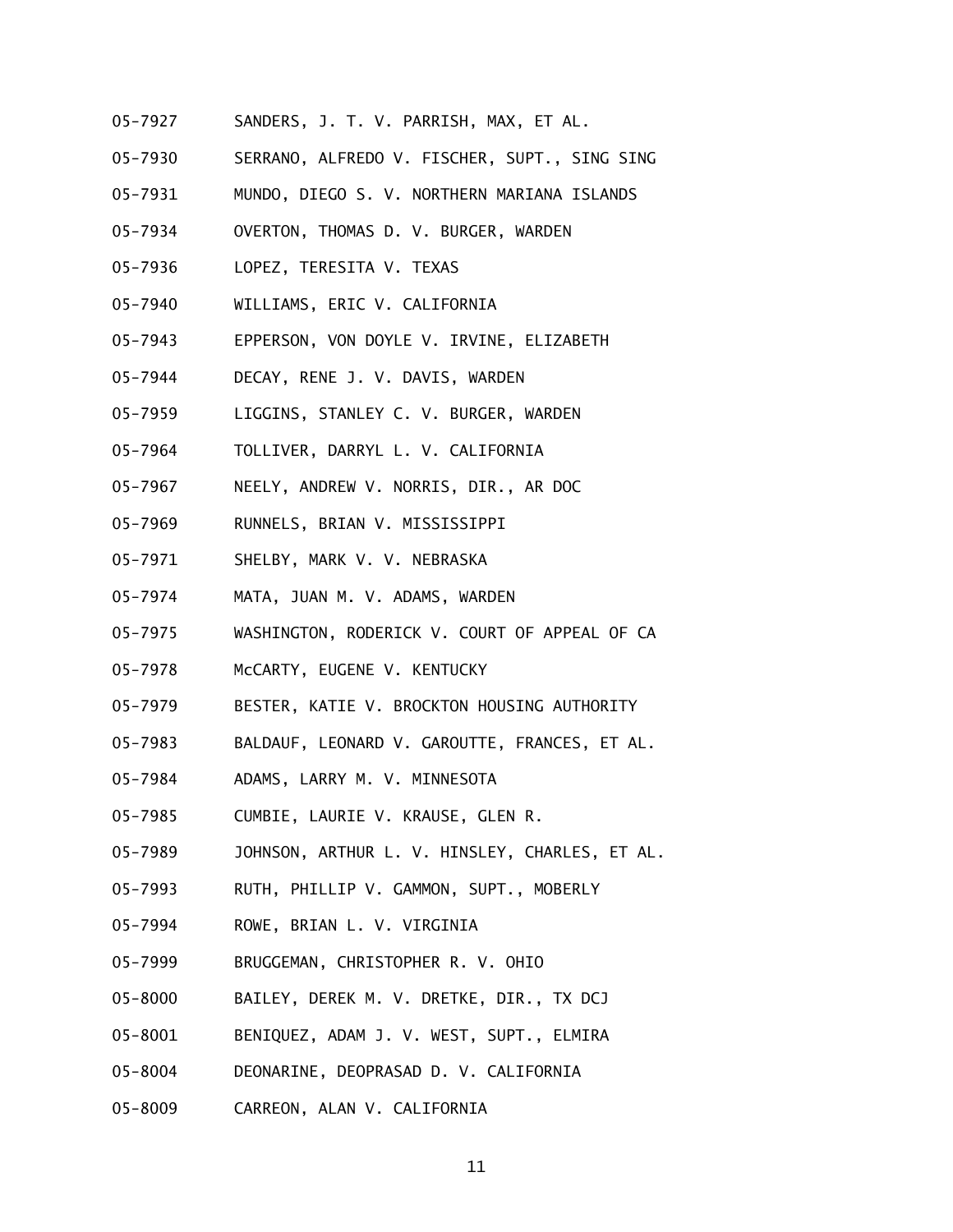- 05-8012 RING, JOHN D. V. KNECHT, JAMES A., ET AL.
- 05-8013 ATWELL, GEOFFREY W. V. PENNSYLVANIA
- 05-8015 BONHOMETRE, FREBERT V. GONZALES, ATT'Y GEN., ET AL.
- 05-8016 BOWMAN, JONATHAN L. V. BOWMAN, TERRI D.
- 05-8019 PURNELL, LEXCEL V. MICHIGAN
- 05-8020 LOTHARP, DULAINE V. HUNT, NORA, ET AL.
- 05-8022 LAWSON, MARIO V. HICKMAN, SEC., CA DOC, ET AL.
- 05-8028 WELLS, RONALD V. ERCOLE, SUPT., GREEN HAVEN
- 05-8032 THURMAN, JAKE M. V. DRETKE, DIR., TX DCJ
- 05-8039 DOL, CLERMEAU V. FLORIDA
- 05-8040 BOGER, SCOTT M. V. CIRCUIT COURT OF VA
- 05-8043 JACKSON, ANDREW V. KANSAS
- 05-8044 JACOBS, GEORGE V. NEW JERSEY
- 05-8047 MARTI, JOSE V. CONNECTICUT
- 05-8054 ROY, STEVEN J. V. COPLAN, WARDEN
- 05-8056 TRACEY, THOMAS V. NEW JERSEY
- 05-8057 WILSON, LI V. KS CITY INS. CO.
- 05-8061 VIVONE, THOMAS A. V. KEMNA, SUPT., CROSSROADS
- 05-8062 BERRY, LANYARD V. MORGAN, SUPT., WA
- 05-8063 CUMMINGS, GREGORY V. PHILADELPHIA, PA, ET AL.
- 05-8068 WILKERSON, CAROL V. GRINNELL CORP.
- 05-8070 THOMPSON, EDDIE L. V. OVERTON, WILLIAM S., ET AL.
- 05-8071 THIER, KAI U. V. FLORIDA
- 05-8078 ROBINSON, TRENT V. MILLER, SUPT., EASTERN NY
- 05-8079 McMAHON, BRIAN V. LANTZ, COMM'R, CT DOC
- 05-8083 STEELE, JONATHAN V. FLORIDA
- 05-8084 MARTIN, FREDERICK V. ROBERTS, RAYMOND, ET AL.
- 05-8086 MOBLEY, GEORGE W. V. FLORIDA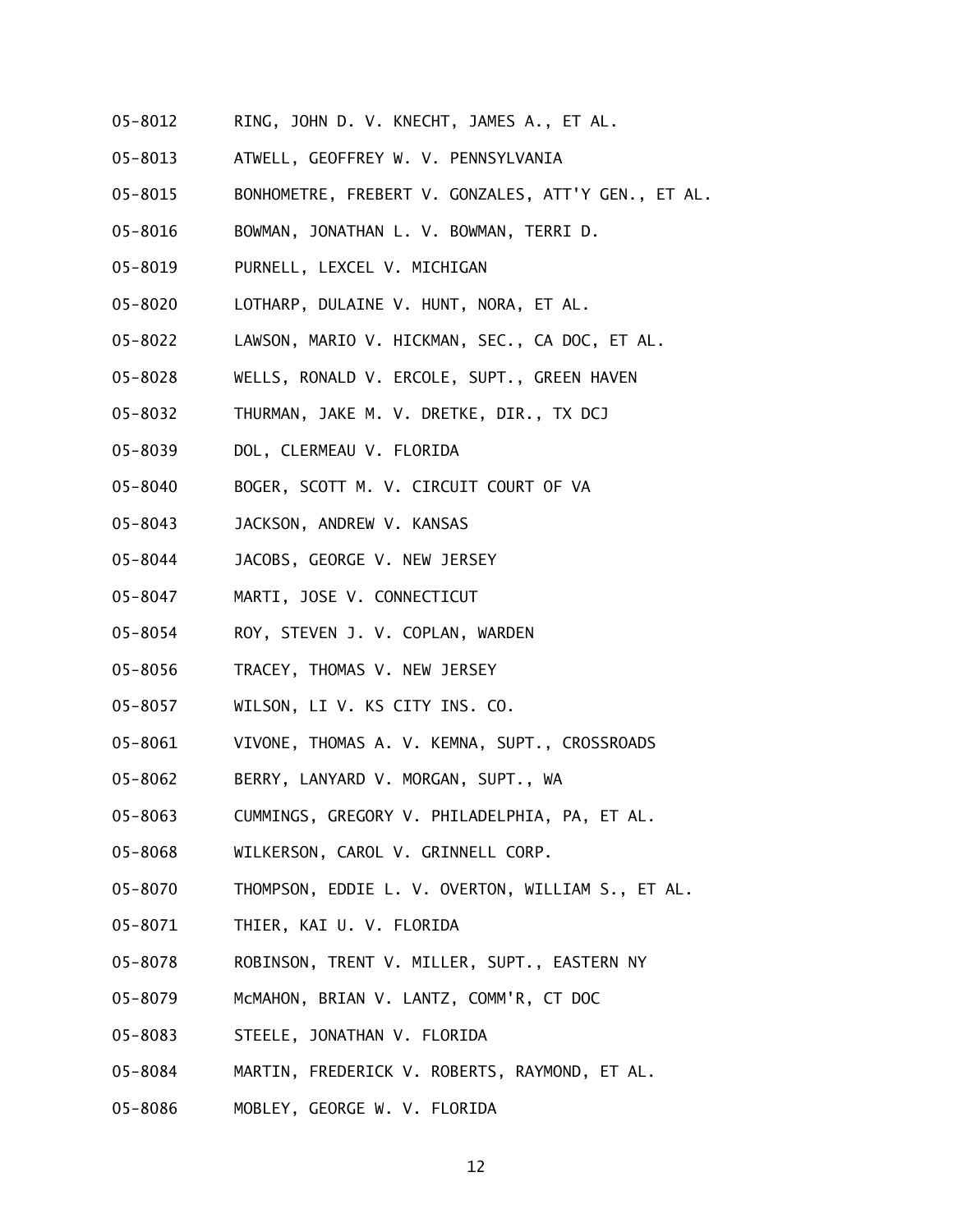- 05-8091 BELL, JOE T. V. OKLAHOMA
- 05-8095 SPOTTSSVILLE, DANIEL A. V. RAY, WALTERS, ET AL.
- 05-8096 KIMBROUGH, WILLIAM V. OHIO
- 05-8100 BISHOP, WILLIE V. ILLINOIS
- 05-8105 McLAUGHLIN, BILLY R. V. McBRIDE, WARDEN
- 05-8108 GIBBONS, SOPHIA J. V. TWIGG, REGINA, ET AL.
- 05-8110 FROST, ROBERT V. ILLES, MIKE D.
- 05-8111 SEXTON, LEROY V. MYERS, KEVIN, ET AL.
- 05-8112 ARCEO, ANTHONY A. V. CAREY, WARDEN, ET AL.
- 05-8113 DE MELO, JOSEPH F. V. OPM
- 05-8116 HAMPTON, ARMSTER V. CALIFORNIA
- 05-8117 HENDERSON, CLARK V. DiGUGLIELMO, SUPT., GRATERFORD
- 05-8118 GRIGGS, RICKY L. V. NORRIS, DIR., AR DOC
- 05-8121 HURLEY, MICHAEL V. FLORIDA, ET AL.
- 05-8122 HUMPHREY, OMAR K. V. BRADLEY, WARDEN
- 05-8123 HIGGINBOTHAM, JAMES D. V. HICKMAN, SEC., CA DOC
- 05-8125 LEDBETTER, ROBIN V. LANTZ, COMM'R, CT DOC
- 05-8136 IRELAND, LEWIS R. V. PROJECT MANAGEMENT, ET AL.
- 05-8137 FEYENORD, KENTON W. V. MASSACHUSETTS
- 05-8143 McCARLEY, GEORGE D. V. MORTGAGE ELECTRONIC
- 05-8146 WHITE, ROBERT V. BURDICK, JOHN A.
- 05-8151 GORDON, CURTIS V. LOUISIANA
- 05-8152 GLASSCOCK, DAVID V. UTAH
- 05-8154 HICKS, BRUCE V. FLORIDA
- 05-8155 GASTON, JAMES V. ILLINOIS
- 05-8158 HENRY, STEPHEN A. V. PLILER, WARDEN
- 05-8159 GRISSOM, JOHN L. V. HARRISON, WARDEN
- 05-8160 FEHLING, LAWRENCE E. V. COLORADO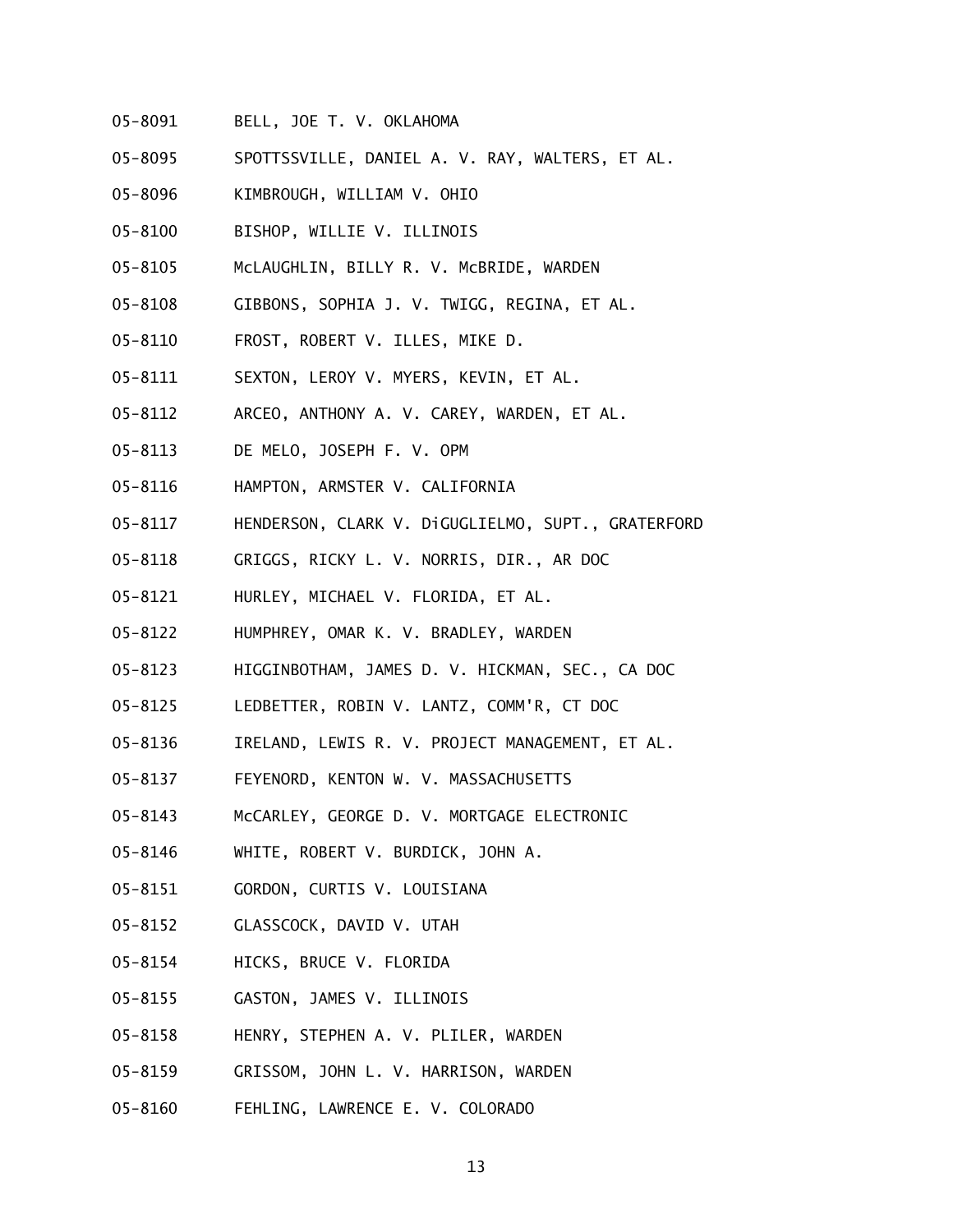- 05-8161 GREER, LORETTA V. VOEPEL, UNKNOWN, ET AL.
- 05-8162 ISOM, DOUGLAS V. CROSBY, SEC., FL DOC
- 05-8163 HOLLOMAN, MAURICE V. FLORIDA
- 05-8164 HOLCOMB, LARRY E. V. FLORIDA
- 05-8166 GUTOWSKI, ANTHONY L. V. WARREN, WARDEN
- 05-8169 GERKIN, ROBERT E. V. BUTLER, WARDEN
- 05-8174 COATES, STEVE V. PHILADELPHIA, PA
- 05-8175 DeSHIELDS, SHANE J. V. DELAWARE
- 05-8183 CANNEDY, JOHN F. V. FLORIDA
- 05-8184 COLEMAN, DERRICK D. V. MICHIGAN
- 05-8186 HUMMEL, GLENN E. V. KNOWLES, WARDEN
- 05-8188 GANT, ERIC V. TEXAS, ET AL.
- 05-8190 GONZALES, FERNANDO V. TEXAS
- 05-8193 HARDESTY, WILLIAM E. V. MICHIGAN
- 05-8197 HART, GERAMIE R. V. HOOKS, WARDEN, ET AL.
- 05-8201 ) JONES, ALBERT T. V. UNITED STATES
- 05-8308 ) LOFTON, ELGIN R. V. UNITED STATES
- 05-8209 LOPEZ, JOSE V. YOUNG, WARDEN, ET AL.
- 05-8211 ANTONIO A. V. CONNECTICUT

- 05-8228 DETERMANN, PHILLIP D. V. HILL, SUPT., SNAKE RIVER
- 05-8248 JIMENEZ, FRANK V. UNITED STATES
- 05-8252 KINGSOLVER, DARYL L. V. COLORADO
- 05-8254 LOWE, JAMES E. V. SHAH, DR., ET AL.
- 05-8256 JONES, SHANE D. V. UNITED STATES
- 05-8257 LUNDQUIST, JIMMY L. V. UNITED STATES
- 05-8259 BROWN, ROBERT V. UNITED STATES
- 05-8260 BENAVIDES-HERNANDEZ, URI S. V. UNITED STATES
- 05-8263 BARTRAM, MICHAEL J. V. UNITED STATES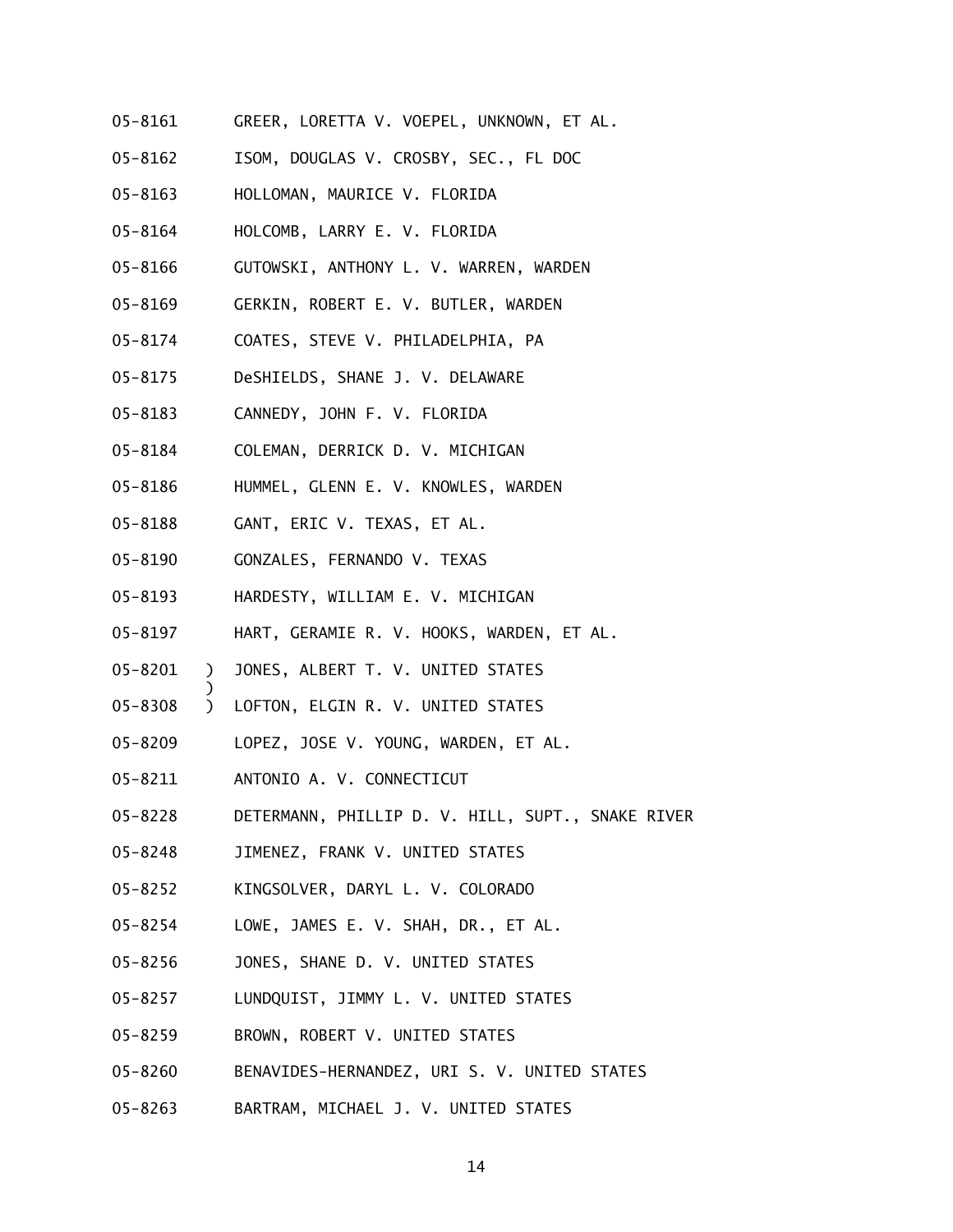- 05-8264 BROWN, EVERTON V. ARTUS, SUPT., CLINTON
- 05-8265 BELL, SAMUEL J. V. UNITED STATES
- 05-8267 ACOSTA, MARCO A. V. UNITED STATES
- 05-8270 VAZQUEZ-MOLINA, CARLOS V. UNITED STATES
- 05-8274 WINSTON, KWAN A. V. UNITED STATES
- 05-8280 O'KEEFE, RICHARD A. V. UNITED STATES
- 05-8281 ORTIZ, RAYMOND V. ILLINOIS
- 05-8282 MENDOZA-SIFUENTES, JOSE V. UNITED STATES
- 05-8284 BROWN, MICHAEL L. V. UNITED STATES
- 05-8287 BRADLEY, RONALD D. V. UNITED STATES
- 05-8288 BROWN, MICHAEL V. UNITED STATES
- 05-8289 PEREZ, MIGUEL A. V. UNITED STATES
- 05-8290 CHAFF, OLANDO K. V. VEACH, WARDEN
- 05-8291 COOPER, TYRONE B. V. PEREZ, WARDEN
- 05-8293 CARTER, RONALD D. V. UNITED STATES
- 05-8294 CARINI, WILLIAM V. ILLINOIS

- 05-8299 ) SMALL, WILLIE J. V. UNITED STATES
- 05-8591 ) GREEN, ALVIN V. UNITED STATES
- 05-8300 STRIET, NIKIA T. V. UNITED STATES
- 05-8301 SNYDER, FREDERICK L. V. UNITED STATES
- 05-8303 JONES, RYAN K. V. UNITED STATES
- 05-8304 WHITE, JOHNNY M. V. UNITED STATES
- 05-8305 JOHNSON, TERANCE V. UNITED STATES
- 05-8307 JACOBO-MENDOZA, CESAR V. UNITED STATES
- 05-8309 LeFORCE, CHAD E. V. UNITED STATES
- 05-8310 JIMENEZ-JIMENEZ, SAUL V. UNITED STATES
- 05-8311 PITT, DONTE J. V. UNITED STATES
- 05-8312 LEMUZ-GARCIA, ROMAN V. UNITED STATES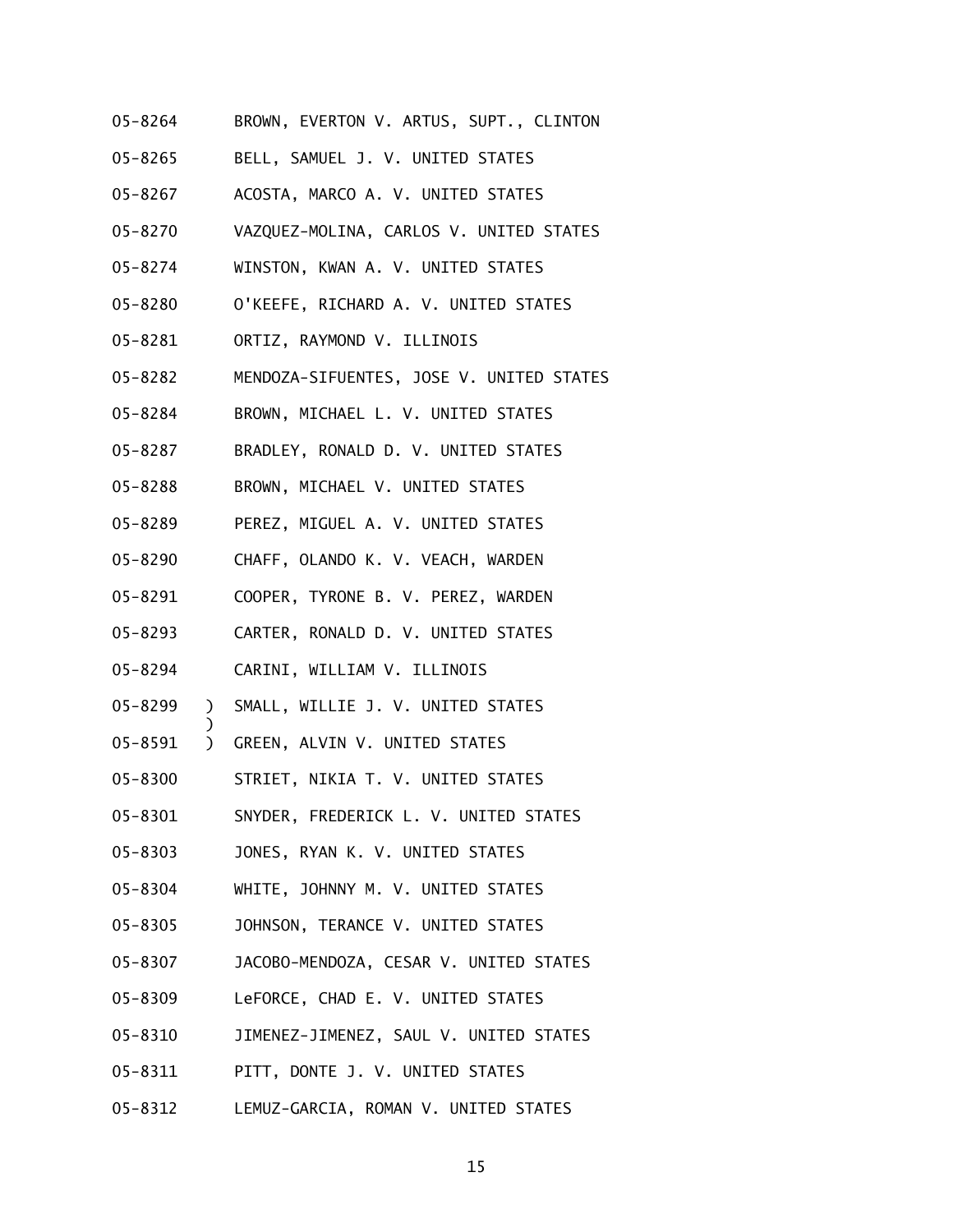- 05-8313 PETSCHE, DENNIS R. V. ULIBARRI, WARDEN
- 05-8314 MILLER, JULIE A. V. UNITED STATES
- 05-8315 REYES, JESUS V. UNITED STATES
- 05-8316 SOLORZANO, JOSE V. ILLINOIS
- 05-8317 SKOCZEN, ROMAN V. UNITED STATES
- 05-8318 SHIELDS, REMON V. CALIFORNIA
- 05-8320 CANTU-RIOS, OSCAR V. UNITED STATES
- 05-8322 ESTEVEZ, NICHOLAS V. UNITED STATES
- 05-8323 CRITTEN, GERALD V. UNITED STATES
- 05-8324 CARTER, STEVEN C. V. UNITED STATES
- 05-8325 CISNEROS-GARCIA, JAIME V. UNITED STATES
- 05-8326 ESTEFANIA-MANUEL, EDUARDO V. UNITED STATES
- 05-8328 CARPENTER, MICHAEL A. V. UNITED STATES
- 05-8332 MENDOZA-ALBERTO, DIGNA V. UNITED STATES
- 05-8336 MERAZ-AMADO, JESUS V. UNITED STATES
- 05-8339 SANCHEZ-ROSALES, MARVIN J. V. UNITED STATES
- 05-8340 SCHALE, JOSEPH H. V. KANSAS
- 05-8341 STREET, NAKIA V. UNITED STATES
- 05-8343 BUTLER, AMILCAR V. UNITED STATES
- 05-8347 BOLTON, JAMES P. V. REED, WARDEN, ET AL.
- 05-8348 BEAIRD, JOHN M. V. UNITED STATES
- 05-8351 BAILEY, TIMOTHY A. V. UNITED STATES
- 05-8352 ALCIDE, ERIVEAU V. UNITED STATES
- 05-8353 SHEFFIELD, JAMES V. FLORIDA
- 05-8355 RODRIGUEZ-GUTIERREZ, LUIS A. V. UNITED STATES
- 05-8356 SALAS, ROBERTO V. UNITED STATES
- 05-8357 SANDERS, ERNIE V. ILLINOIS
- 05-8358 CARILLO-BELTRAN, JUAN V. UNITED STATES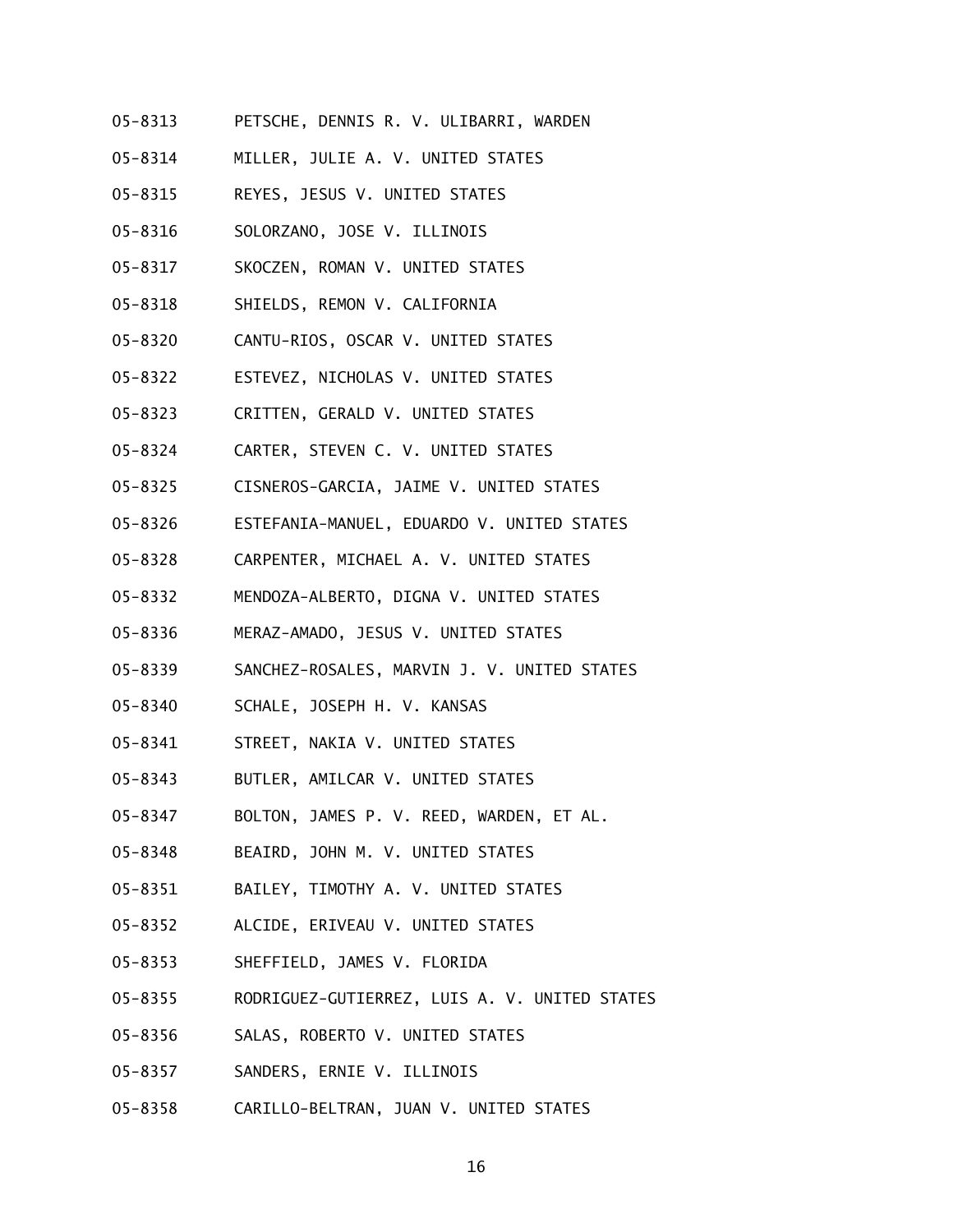- 05-8359 CARRILLO-BANUELOS, AGUSTIN V. UNITED STATES
- 05-8360 DAVIS, LAWRENCE V. UNITED STATES
- 05-8361 SMITH, CRAIG A. V. UNITED STATES
- 05-8362 McNEILL, JOHN E. V. UNITED STATES
- 05-8363 ZAMMIT, PIO P. V. NEW BALTIMORE POLICE DEPT.
- 05-8364 WEST, DERRICK V. CROSBY, SEC., FL DOC
- 05-8365 WILLIAMS, RAYMOND V. UNITED STATES
- 05-8366 WALKER, MICHAEL J. V. UNITED STATES
- 05-8368 VALENZUELA-LUNA, JAVIER V. UNITED STATES
- 05-8369 NAVARRETE, JOSE G. V. UNITED STATES
- 05-8372 AUSTIN, ANTONE R. V. UNITED STATES
- 05-8373 BROWN, THOMAS V. UNITED STATES
- 05-8375 MURRAY, FRANK D. V. UNITED STATES
- 05-8377 ONE MALE JUVENILE V. UNITED STATES
- 05-8378 MEDINA-TORRES, SILVESTRE V. UNITED STATES
- 05-8379 MONTENEGRO-RECINOS, CARLOS V. UNITED STATES
- 05-8381 O'HALLORAN, MICHAEL K. V. UNITED STATES
- 05-8382 WINTERS, LOUIS V. UNITED STATES
- 05-8383 WILSON, RANDY T. V. UNITED STATES
- 05-8385 CIRIACO, ESMERALDO V. UNITED STATES
- 05-8386 JENKINS, OZA B., ET AL. V. CLERK, USDC SD FL
- 05-8389 VILLARREAL-MEDINA, PABLO A. V. UNITED STATES
- 05-8390 THOMAS, FRAZIER V. UNITED STATES
- 05-8391 VASQUEZ-ALEJOS, JULIO C. V. UNITED STATES
- 05-8393 THIBODEAUX, SHIRLEY V. UNITED STATES
- 05-8397 DELGADO, ROSENDO V. MORGAN, SUPT., WA
- 05-8399 RANSOM, KEVIN E. V. UNITED STATES
- 05-8402 BELMONTE-MARTIN, DANIEL V. UNITED STATES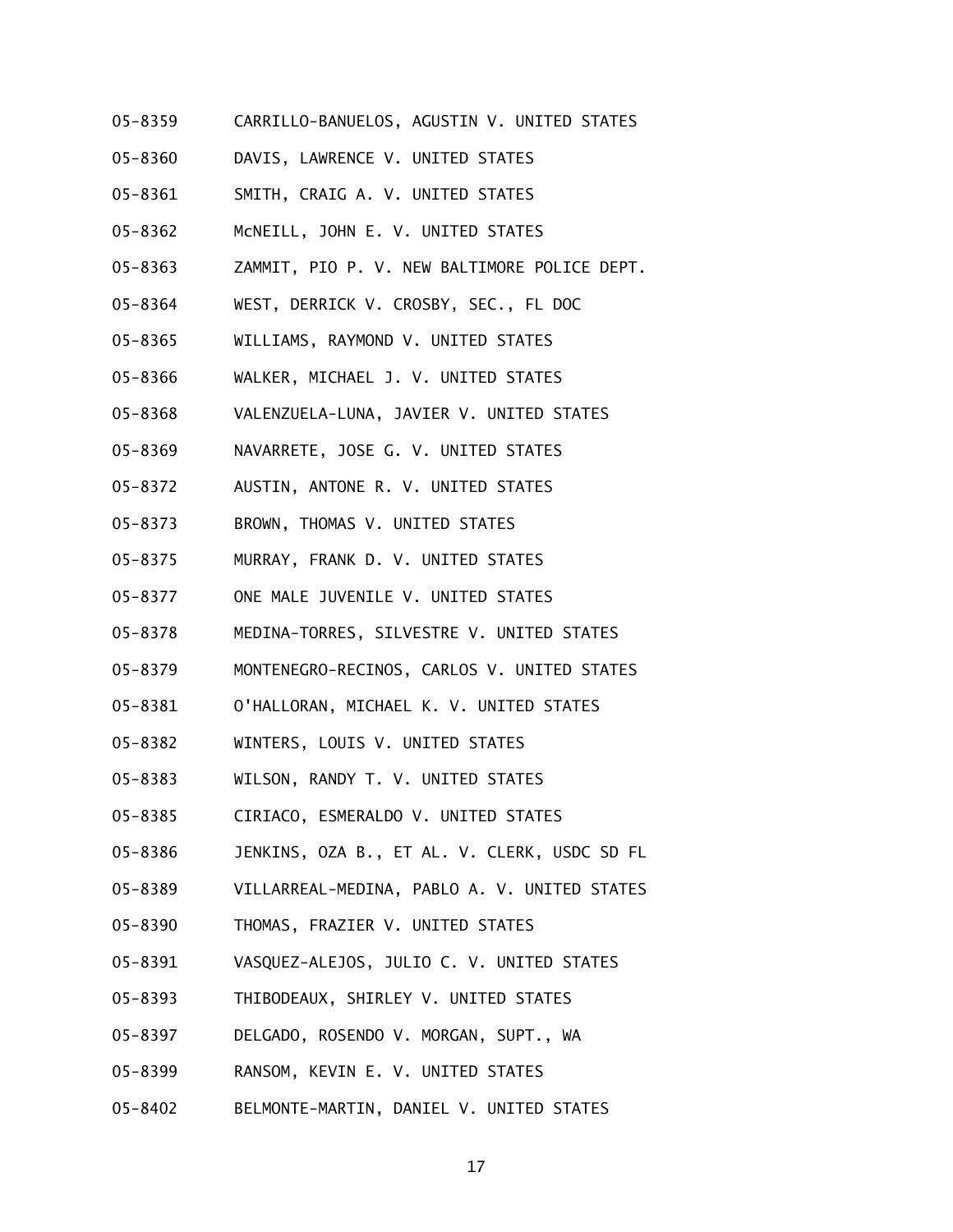- 05-8403 BATES, CLIFFORD V. UNITED STATES
- 05-8404 BOLTE, RICHARD V. KOSCOVE, CAROL, ET AL.
- 05-8405 BRANCH, JAMES V. BD. OF EDUCATION OF NYC, ET AL.
- 05-8406 BOOS, DANIEL P. V. UNITED STATES
- 05-8407 BARNETT, BERNARD V. BLEDSOE, WARDEN
- 05-8408 LIRA-LOPEZ, JOSE S. V. UNITED STATES
- 05-8409 MATUTE, JOSE L. V. UNITED STATES
- 05-8410 LOZADO-AQUINO, EDDIE A. V. UNITED STATES
- 05-8411 JACOBO, ALVIS G. V. UNITED STATES
- 05-8413 MANESS, BRET F. V. UNITED STATES
- 05-8414 MARTIN, ELROY S. V. UNITED STATES
- 05-8415 LOWE, MICHAEL L. V. UNITED STATES
- 05-8416 LEWIS, JONATHAN T. V. UNITED STATES
- 05-8418 PETERSON, DONALD V. V. UNITED STATES
- 05-8419 MASSE, GARY J. V. KNOWLES, WARDEN, ET AL.
- 05-8420 MATLOCK, MICHAEL S. V. KNOWLES, WARDEN, ET AL.
- 05-8424 PRYOR, PETER J. V. UNITED STATES
- 05-8425 McCARTY, FREDERICK V. UNITED STATES
- 05-8427 LUCAS, REGINALD V. UNITED STATES
- 05-8428 THOMAS, STEVEN D. V. UNITED STATES
- 05-8430 EBRON, CARLOS L. V. UNITED STATES
- 05-8431 DIAZ-PEREZ, FIDEL V. UNITED STATES
- 05-8434 MONTGOMERY, CHARLES H. V. UNITED STATES
- 05-8437 PEREZ-AGUIRRE, JOEL V. UNITED STATES
- 05-8441 SENGER, JEFFERY D. V. NEW JERSEY STATE PAROLE BOARD
- 05-8443 SHEA, ANTHONY V. UNITED STATES
- 05-8447 MARTIN, FREDERICK V. CENTRAL STATES EMBLEMS, INC.
- 05-8448 JOSHUA, ANDRELL D. V. UNITED STATES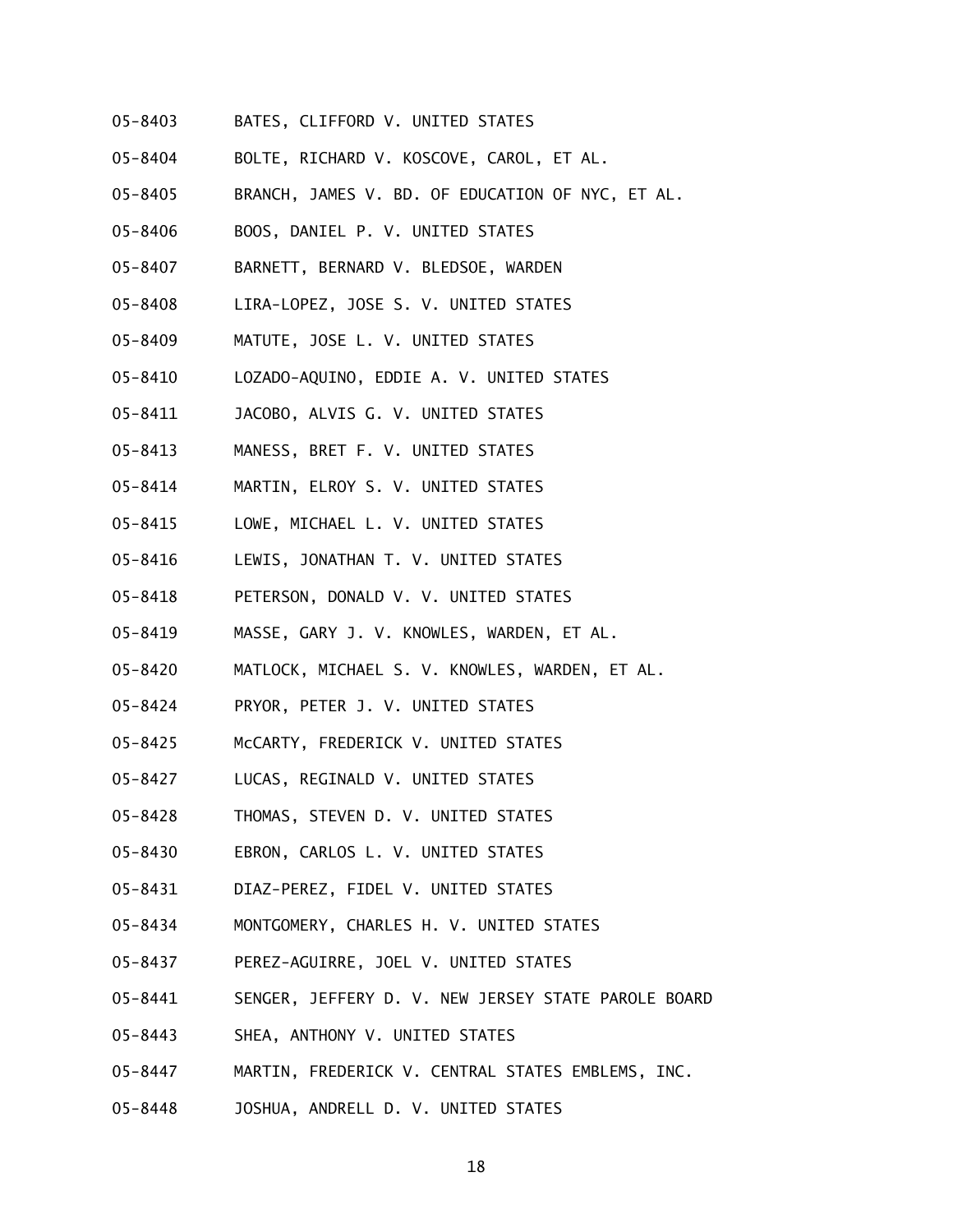- 05-8451 JUDA, OLAF P. V. UNITED STATES
- 05-8455 WILLIAMS, ANDRE J. V. UNITED STATES
- 05-8456 TAPP, SEAN V. USDC ND NY
- 05-8459 TAYLOR, MARION D. V. UNITED STATES
- 05-8460 TINSLEY, RUSSELL V. COURT OF COMMON PLEAS OF PA
- 05-8461 WHITE, JASON V. UNITED STATES
- 05-8466 MORENO, ANGEL V. UNITED STATES
- 05-8468 PEGUERO-SOSA, JOSE A. V. UNITED STATES
- 05-8469 McCALLUM, BENJAMIN H. V. UNITED STATES
- 05-8474 BELL, MARK A. V. ADAMS, WARDEN, ET AL.
- 05-8476 LERMA-VELA, MARCO A. V. UNITED STATES
- 05-8478 CHAMBERS, OTIS B. V. UNITED STATES
- 05-8481 DETERMANN, PHILLIP D. V. OREGON
- 05-8482 LAFOND, RAOUL V. UNITED STATES
- 05-8483 LEWIS, ELAN C. V. UNITED STATES
- 05-8484 MILTON, GREGORY A. V. UNITED STATES
- 05-8497 OWENS, JASON W. V. UNITED STATES
- 05-8499 MORGAN, ANTHONY V. UNITED STATES
- 05-8501 LOCKETT, MELVIN D. V. UNITED STATES
- 05-8503 McCOMBER, GERALD W. V. UNITED STATES
- 05-8505 McGHEE, SIEGFRIED D. V. UNITED STATES
- 05-8506 BARAJAS-BANDT, BARAC V. UNITED STATES
- 05-8509 CURTIS, ROBERT J. V. UNITED STATES
- 05-8510 DeCLERCK, GWYNDELL B. V. UNITED STATES
- 05-8511 COUNTERMAN, ROBERT J. V. UNITED STATES
- 05-8515 BAXTER, VICTOR G. V. UNITED STATES

- 05-8518 ) NICOLAI-CABASSA, RAYMOND V. UNITED STATES
- 05-8569 ) CORREY, JOHN, ET AL. V. UNITED STATES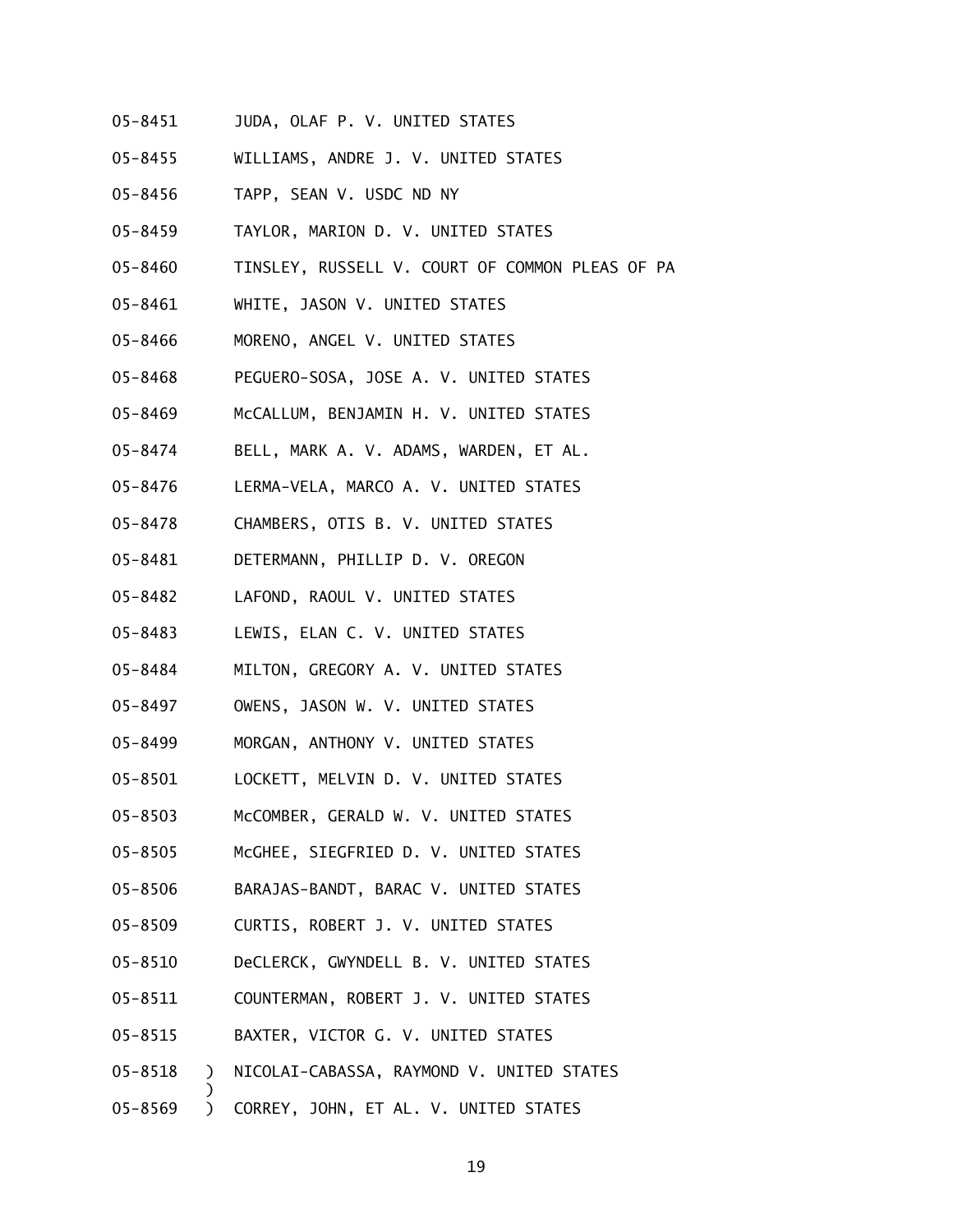- 05-8618 ) PIZARRO-MORALES, ANGEL L. V. UNITED STATES
- 05-8521 SYLVESTER, MARVA V. UNITED STATES
- 05-8522 SANDERS, TYLER V. UNITED STATES
- 05-8535 ISLAS, RIGOBERTO V. UNITED STATES
- 05-8537 GUERRA, POLO R. V. UNITED STATES
- 05-8541 HILL, TERESA L. V. ARIZONA

- 05-8542 GARCIA-MENDEZ, JOSE M. V. UNITED STATES
- 05-8543 FOLLEY, DAMON R. V. UNITED STATES
- 05-8544 HOLDER, NIGUEL D. V. UNITED STATES
- 05-8545 GOODING MUNOZ, GERMANN G. V. UNITED STATES
- 05-8552 SETTLE, MIKE V. McCALISTER, GERALD, ET AL.
- 05-8553 SUN, JOSEPH C. V. UNITED STATES
- 05-8557 SALTER, ROBERT L. V. UNITED STATES
- 05-8565 LARSON, ROBERT C. V. UNITED STATES
- 05-8572 SUTTON, DENNIS B. V. UNITED STATES
- 05-8573 RAMOS, GREGORIO V. UNITED STATES
- 05-8576 HERRERA, RUBEN R. V. LeMASTER, WARDEN, ET AL.
- 05-8578 BOLTON, TIMOTHY M. V. UNITED STATES
- 05-8579 ANDERSON, GARFIELD A. V. UNITED STATES
- 05-8582 SCHOENROGGE, TODD J. V. DEPT. OF JUSTICE
- 05-8583 GUZMAN, JOSE V. UNITED STATES
- 05-8584 HINES, PAUL E. V. UNITED STATES
- 05-8585 FLORES, JOHN R. V. UNITED STATES
- 05-8586 GIGLIO, JUDITH V. UNITED STATES
- 05-8587 HUMPHRIES, ERNEST G. V. UNITED STATES
- 05-8588 GARCIA-VARGAS, JAVIER V. UNITED STATES
- 05-8590 GUEVERA, MARIA R. V. UNITED STATES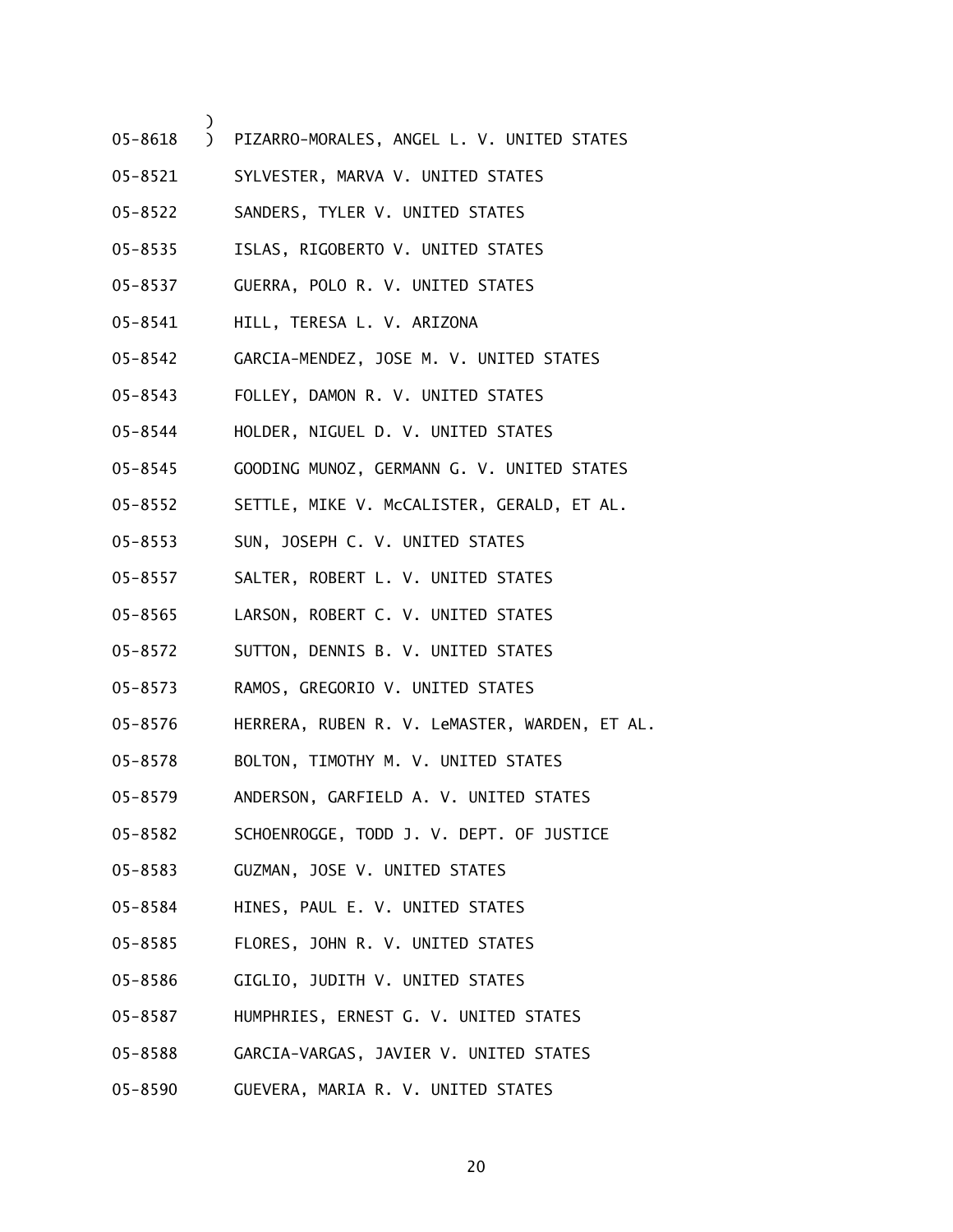- 05-8592 HAFERKAMP, TINA V. UNITED STATES
- 05-8594 HARRIS, CARL J. V. UNITED STATES
- 05-8595 HUNTER, KEITH V. UNITED STATES
- 05-8599 VISSAGGI, WILLIAM V. UNITED STATES
- 05-8600 HERNDON, MARTY V. UNITED STATES
- 05-8604 CORDOVA, RONALD L. V. SOARES, WARDEN, ET AL.
- 05-8607 PAXTON, BRYAN K. V. UNITED STATES
- 05-8608 HERNANDEZ-MUNGUIA, MIGUEL V. UNITED STATES
- 05-8609 NOE, PETER G. V. UNITED STATES
- 05-8610 LIZARRAGA-ORDUNO, JOSE R. V. UNITED STATES
- 05-8611 MARISCAL-LUGO, MARTHA A. V. UNITED STATES
- 05-8612 BRADLEY, THERESA B. V. NAT. ASSN. SEC., INC., ET AL.
- 05-8614 CARTER, LARRY E. V. UNITED STATES
- 05-8616 RIVERA, JOSE L. V. UNITED STATES
- 05-8619 RAMSEY, EUGENE V. UNITED STATES
- 05-8620 SANDOVAL, NORBERTO V. UNITED STATES
- 05-8625 TUCKER, CORNELIUS V. UNITED STATES
- 05-8627 CARRION, STEPHEN L. V. UNITED STATES
- 05-8631 MEZA, ALFREDO D. V. UNITED STATES
- 05-8632 JARSO, MURREE, ET AL. V. CALIFORNIA
- 05-8635 JOHNSON, WILLIAM V. UNITED STATES
- 05-8636 MARCELENO, ERIK V. EVANS, ACTING WARDEN
- 05-8637 RAGSDALE, TAMARA M. V. UNITED STATES
- 05-8642 WILLIAMS, JOSEPH L. V. UNITED STATES
- 05-8643 WOODS, DEXTER V. UNITED STATES
- 05-8647 MATA-HERNANDEZ, SALVADOR V. UNITED STATES
- 05-8649 VOILS, DONALD S. V. HALL, WARDEN, ET AL.
- 05-8652 PEREZ, JORGE E. V. UNITED STATES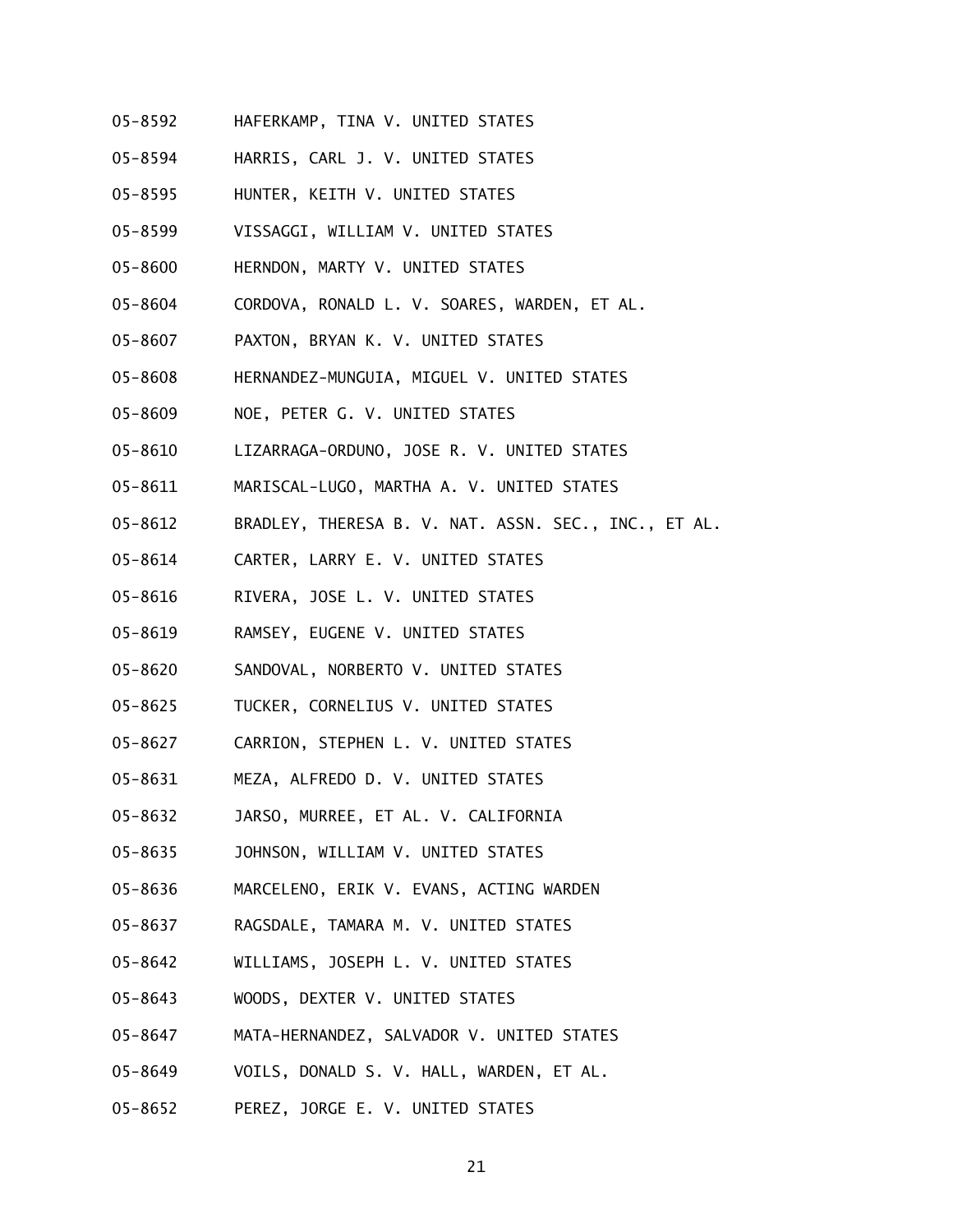- 05-8653 MORENO, VICKY M. V. UNITED STATES
- 05-8655 MORRIS, GARY L. V. CASON, WARDEN
- 05-8660 RIVAS-RUIZ, JOSE H. V. UNITED STATES
- 05-8661 QUIJADA, PEDRO V. UNITED STATES
- 05-8663 SAVOCA, THOMAS J. V. UNITED STATES
- 05-8666 MOJARRO-MAGALLANES, AUGUSTIN V. UNITED STATES
- 05-8667 BALDOVINOS, JAIME O. V. UNITED STATES
- 05-8668 SALAZAR-MONTES, CARLOS N. V. UNITED STATES
- 05-8670 MARTIN, ARTURO S. V. UNITED STATES
- 05-8671 MENDEZ-MEDEROS, PABLO V. UNITED STATES
- 05-8675 EDEKER, DARREN W. V. UNITED STATES
- 05-8681 JIMENEZ, GEPTE H. V. UNITED STATES
- 05-8682 JONES, TERRENCE T. V. UNITED STATES
- 05-8683 MONROE, SHAUNN V. UNITED STATES
- 05-8684 PIZANO, JESSICA V. UNITED STATES
- 05-8685 SYKES, JOSEPH V. V. UNITED STATES
- 05-8686 ROLLOW, SHIRLEY M. V. UNITED STATES
- 05-8687 RODRIGUEZ-LOPEZ, GERALDO V. UNITED STATES
- 05-8688 SAITTA, FRANCIS V. MD DEPT. OF HEALTH
- 05-8689 DE LUNA-VIGIL, JIMMY V. UNITED STATES
- 05-8690 LARSON, CATRINA V. UNITED STATES
- 05-8694 WALKER, NOEL A. V. UNITED STATES
- 05-8696 YEPEZ-TELLO, TOMAS V. UNITED STATES
- 05-8698 JOLLY, LATRON N. V. UNITED STATES
- 05-8700 SMITH, WENDELL V. UNITED STATES
- 05-8706 HURT, GARY W. V. UNITED STATES
- 05-8711 MONTALVO-NUNEZ, MIGUEL A. V. UNITED STATES
- 05-8712 PEREZ-TAPIA, JAVIER V. UNITED STATES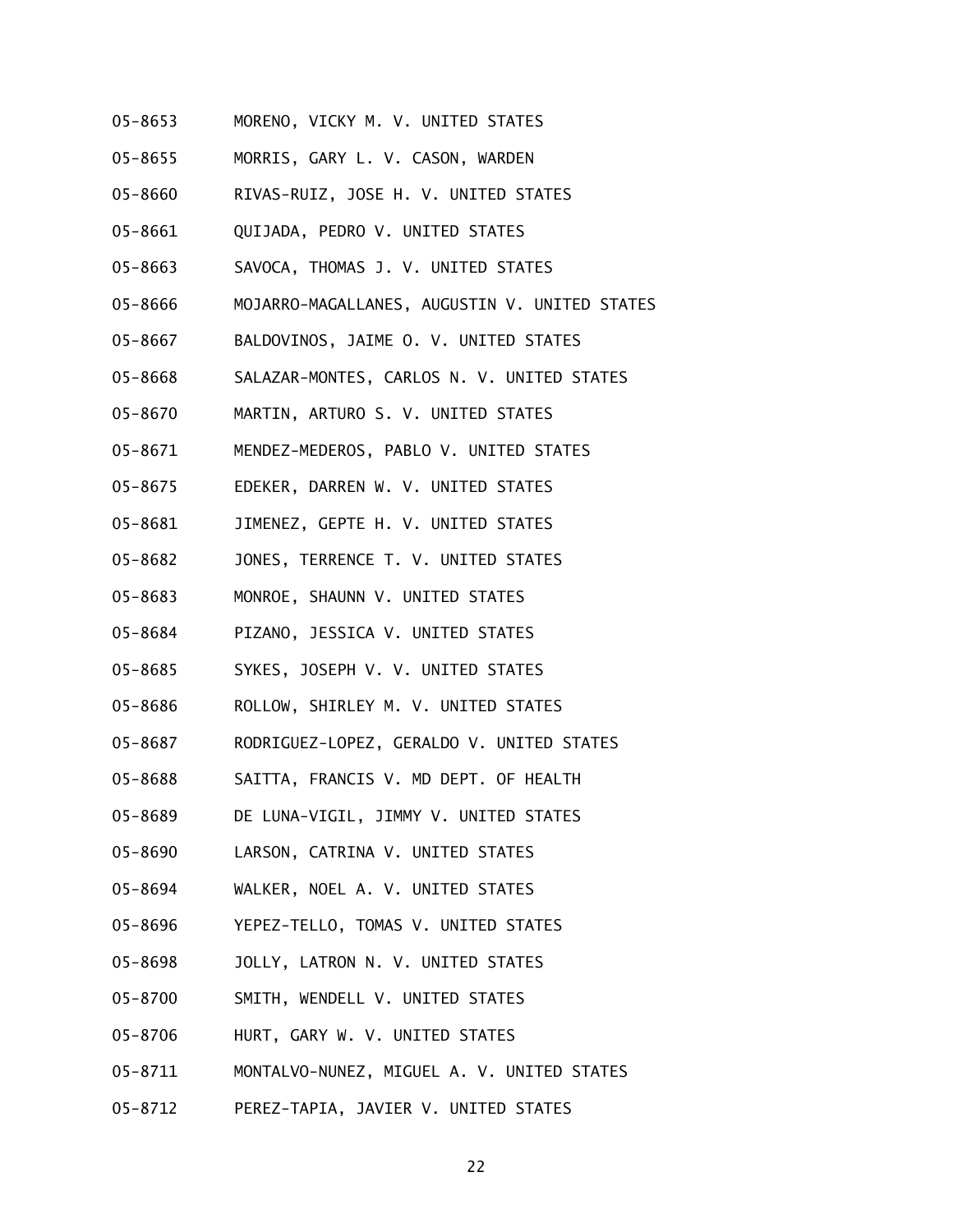- 05-8714 SANTIBANEZ, MATTY V. UNITED STATES
- 05-8720 ANDREWS, THEODORE A. V. UNITED STATES
- 05-8721 ARELLANO, FELIPE V. UNITED STATES
- 05-8723 BALKAM, KELLEY V. UNITED STATES
- 05-8725 BECK, RONALD J. V. UNITED STATES
- 05-8726 BURMAN, ALLAH V. UNITED STATES
- 05-8727 BROWN, KENYATTE V. UNITED STATES
- 05-8730 MEACHUM, GERALD V. STINE, WARDEN
- 05-8734 BAILEY, JOHN L. V. UNITED STATES
- 05-8735 BELL, LEVON V. UNITED STATES
- 05-8737 CALDERILLA-REGALADO, ROLANDO V. UNITED STATES
- 05-8740 DAVENPORT, RAYMOND E. V. UNITED STATES
- 05-8741 CORCINO-RAMIREZ, JOSE D. V. UNITED STATES
- 05-8742 CRENSHAW, BRYAN V. UNITED STATES
- 05-8745 BAUTISTA-SANCHEZ, PAULINO V. UNITED STATES
- 05-8748 BROWN, KIT T. V. UNITED STATES
- 05-8754 MATEO-ESPEJO, KENNY V. UNITED STATES
- 05-8755 MOHAMMED, OMAR V. UNITED STATES
- 05-8759 TODD, HAROLD V. UNITED STATES
- 05-8760 FOREMAN, MARK L. V. UNITED STATES
- 05-8762 MONTGOMERY, ROBERT W. V. UNITED STATES
- 05-8763 AMERI, NASSER A. V. UNITED STATES
- 05-8764 AHERN, SEAN V. UNITED STATES
- 05-8765 BARNETTE, ANTROYNE V. UNITED STATES
- 05-8769 WOODARD, KIMMY L. V. UNITED STATES
- 05-8770 AIKENS, LARRY A. V. UNITED STATES
- 05-8773 RODRIGUEZ-TORRES, JOSE V. UNITED STATES
- 05-8776 MAYS, MICHAEL V. UNITED STATES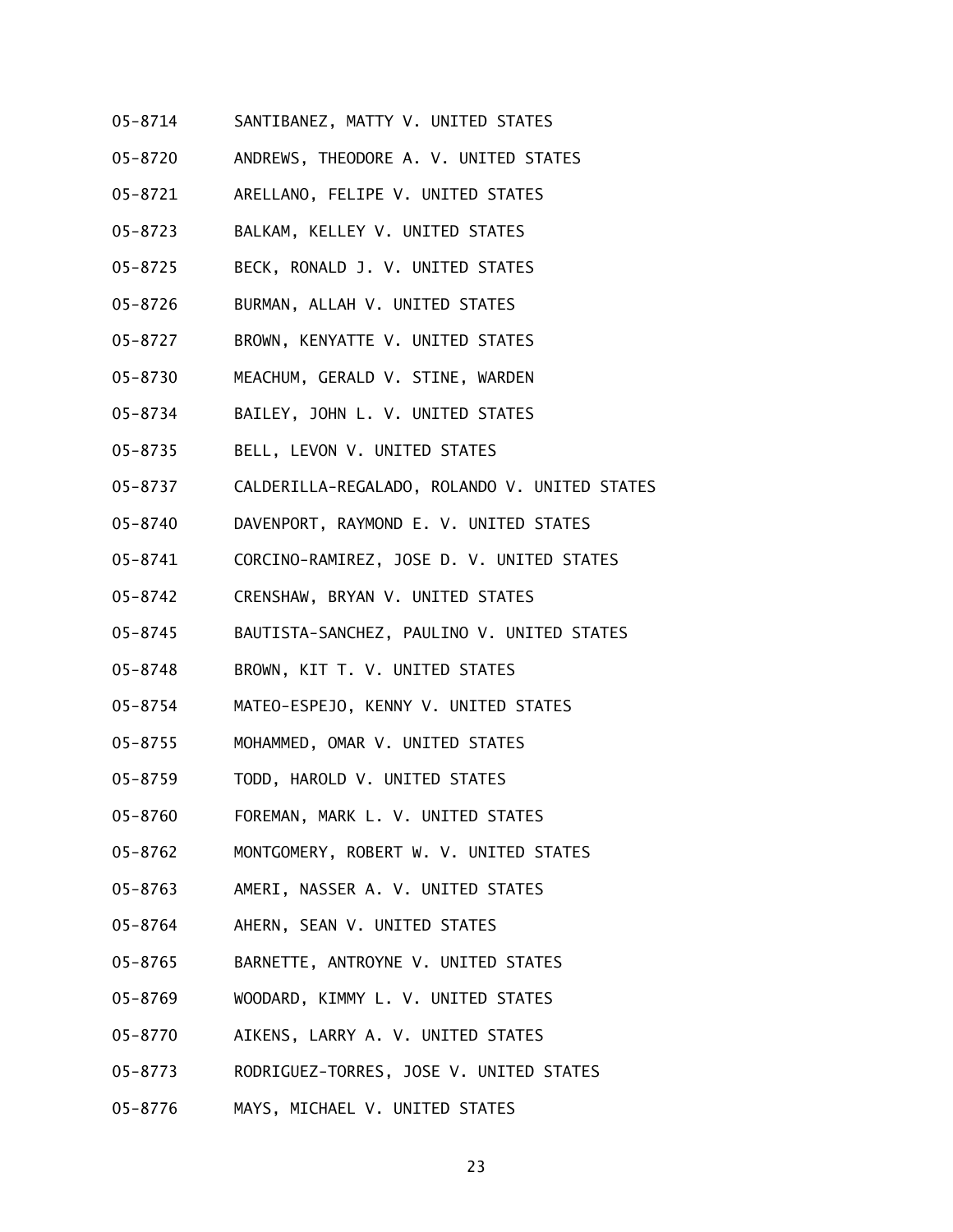- 05-8777 TAPIA, SAUL V. UNITED STATES
- 05-8782 SANCHEZ-GARCIA, JUAN C. V. UNITED STATES
- 05-8786 BAILEY, BONNIE S. V. UNITED STATES
- 05-8787 ALLEN, ORENTAL J. V. UNITED STATES
- 05-8788 ACOSTA, JULIAN V. UNITED STATES
- 05-8789 LOVE, CHARLES J. V. UNITED STATES
- 05-8790 BROWN, CARLTON V. UNITED STATES
- 05-8792 BOULE, TIMOTHY J. V. UNITED STATES
- 05-8797 RAGSDALE, GARRY L. V. UNITED STATES
- 05-8806 CONTRERAS-AREVALO, GABRIEL V. UNITED STATES
- 05-8816 WEBB, DEON J. V. UNITED STATES
- 05-8818 BRIKA, AHMED V. UNITED STATES
- 05-8825 MASWAI, LILIAN V. UNITED STATES
- 05-8830 WARREN, GORDON C. V. UNITED STATES
- 05-8832 AVALOZ, ERNIE V. UNITED STATES

The petitions for writs of certiorari are denied.

05-346 BEARD, SEC., PA DOC V. BRONSHTEIN, ANTUAN

> The motion of respondent for leave to proceed *in forma pauperis* is granted. The petition for a writ of certiorari is denied. Justice Alito took no part in the consideration or decision of this motion and this petition.

05-7539 BRONSHTEIN, ANTUAN V. BEARD, SEC., PA DOC, ET AL.

> The petition for a writ of certiorari is denied. Justice Alito took no part in the consideration or decision of this petition.

#### 05-543 JOO, HWANG G., ET AL. V. JAPAN

 The petition for a writ of certiorari is denied. The Chief Justice took no part in the consideration or decision of this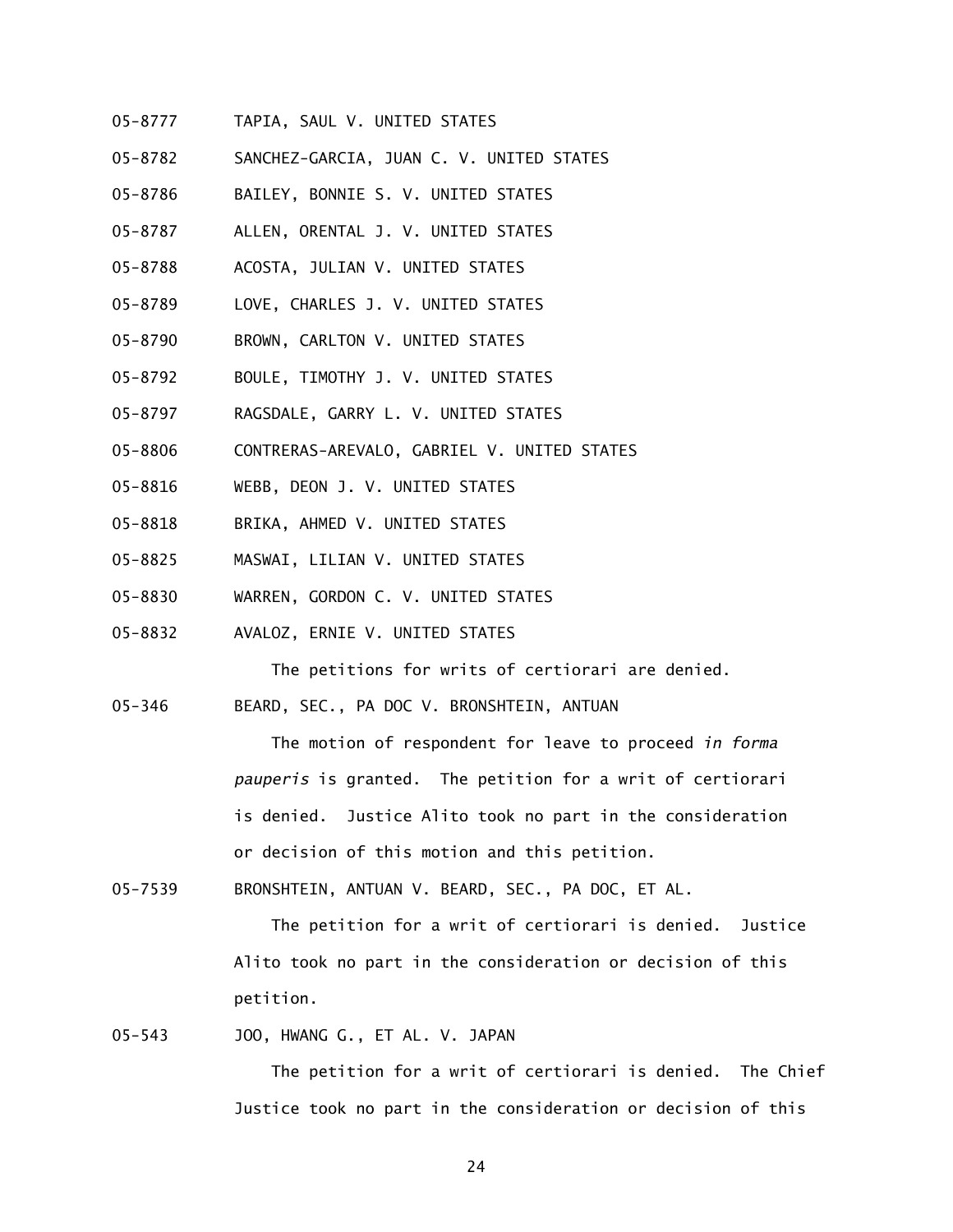petition.

05-572 IN RE GRAND JURY PROCEEDINGS

The motion of the Solicitor General for leave to file a brief in opposition under seal with redacted copies for the public record is granted. The petition for a writ of certiorari is denied. Justice Alito took no part in the consideration or decision of this motion and this petition.

05-583 GAMMICK, RICHARD, ET AL. V. RENE BOTELLO

 The motion of Nevada District Attorneys Association for leave to file a brief as *amicus curiae* is granted. The petition for a writ of certiorari is denied.

05-662 LATOJA, RUEL D. V. CARNIVAL CORP.

 The petition for a writ of certiorari is denied. Justice Breyer took no part in the consideration or decision of this petition.

05-697 TSUI, FU-CHIANG V. YANG, TSAI-YI

 The petition for a writ of certiorari is denied. Justice Alito took no part in the consideration or decision of this petition.

05-714 HANCOCK, CHARITO F., ET VIR V. WALT DISNEY WORLD INC., ET AL.

05-741 WRIGHT, DANIEL, ET AL. V. POTOMAC ELEC. POWER CO., ET AL.

 The petitions for writs of certiorari are denied. The Chief Justice took no part in the consideration or decision of these petitions.

- 05-789 OZ OPTICS, LTD. V. DIMENSIONAL COMMUNICATIONS, INC.
- 05-7752 VIGGIANO, MICHAEL V. NEW JERSEY, ET AL.
- 05-7906 CONCEPCION, ALBERTO V. RESNIK, SCOTT A., ET AL.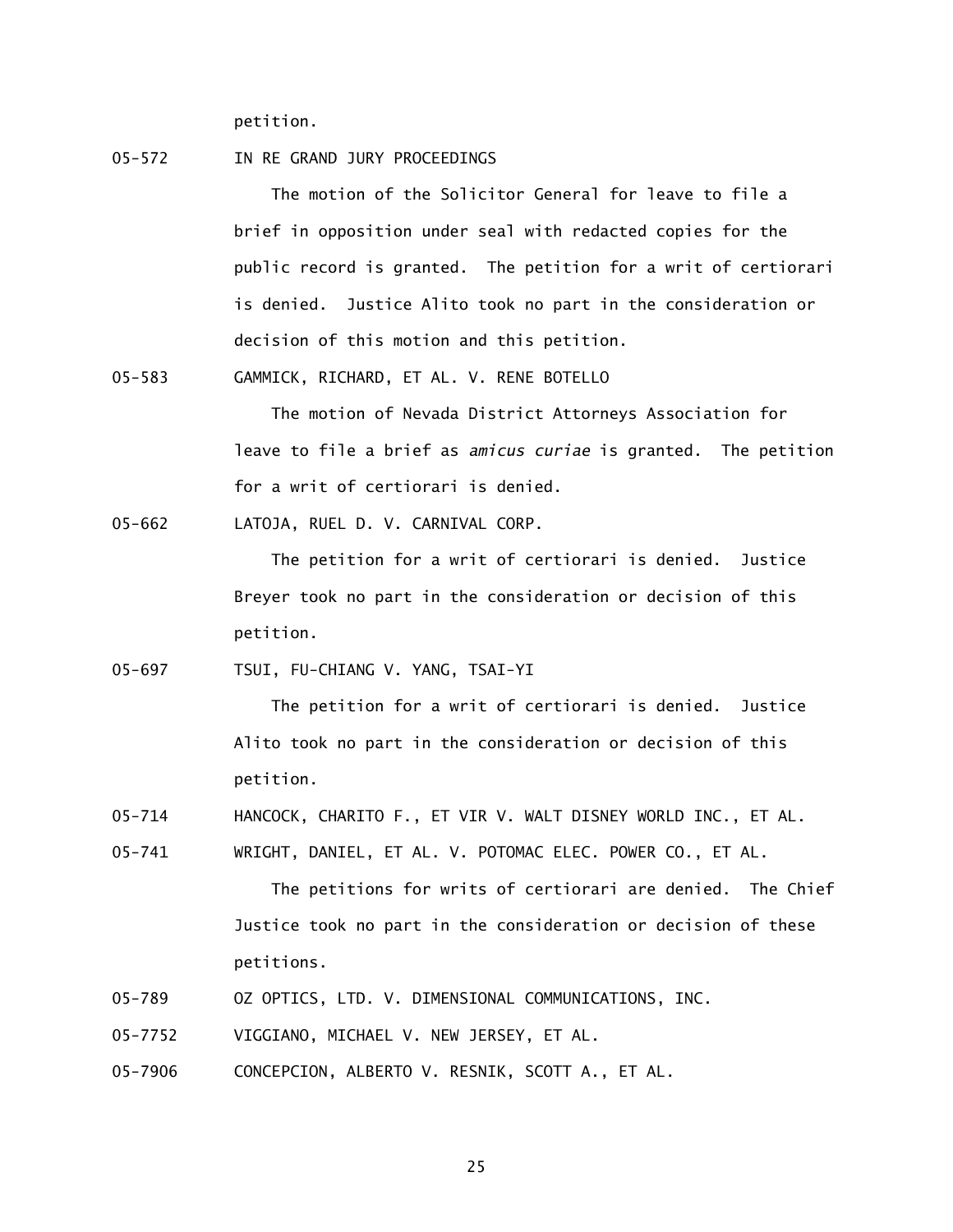05-8092 BELL, DARRYL A. V. PA BD. OF PROBATION AND PAROLE

 The petitions for writs of certiorari are denied. Justice Alito took no part in the consideration or decision of these petitions.

05-8103 MAGEE, RUCHELL C. V. USDC ND CA

> The motion of petitioner for leave to proceed *in forma pauperis* is denied, and the petition for a writ of certiorari is dismissed. See Rule 39.8. As the petitioner has repeatedly abused this Court's process, the Clerk is directed not to accept any further petitions in noncriminal matters from petitioner unless the docketing fee required by Rule 38(a) is paid and the petition is submitted in compliance with Rule 33.1. See *Martin*  v. *District of Columbia Court of Appeals*, 506 U.S. 1 (1992) (*per curiam*). Justice Stevens dissents. See *id.,* at 4, and cases cited therein.

05-8165 GADDY, WYSHAWN R. V. DRETKE, DIR., TX DCJ

 The petition for a writ of certiorari before judgment is denied.

- 05-8194 HARRIS, SCOTT W. V. SHERRER, ADM'R, NORTHERN, ET AL.
- 05-8220 STOKES, MICHAEL D. V. DiGUGLIELMO, SUPT., GRATERFORD
- 05-8273 VARGO, GEORGE P. V. WYNDER, SUPT., DALLAS, ET AL.
- 05-8277 VILLAVICENCIO, HUMBERTO V. WYNDER, SUPT., DALLAS
- 05-8302 WARREN, DANIEL K. V. GRACE, SUPT., HUNTINGDON, ET AL.
- 05-8338 MORRIS, CLEVELAND V. UNITED STATES
- 05-8401 RHINES, GARY D. V. UNITED STATES
- 05-8452 JOHNSON, JEFFREY V. UNITED STATES
- 05-8624 WALKER, AHMED V. UNITED STATES
- 05-8715 RODRIGUEZ, CARLOS V. UNITED STATES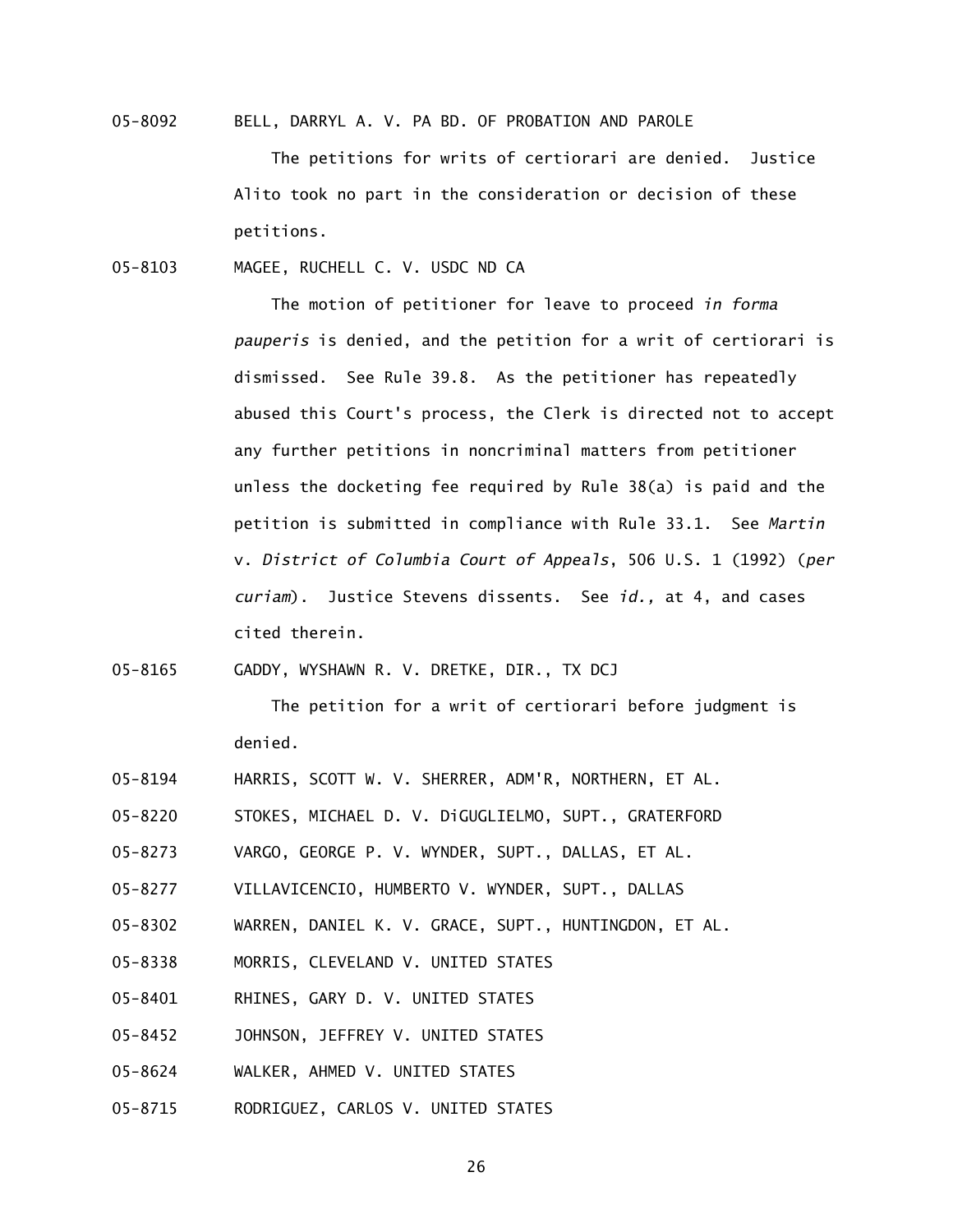- 05-8761 McINTOSH, JAMES V. UNITED STATES
- 05-8801 DOWDY, KEVIN V. UNITED STATES

 The petitions for writs of certiorari are denied. Justice Alito took no part in the consideration or decision of these petitions.

### **HABEAS CORPUS DENIED**

- 05-8458 IN RE GARY B. WILLIAMS
- 05-8463 IN RE MICHAEL D. WILLIAMS
- 05-8465 IN RE TYRONE TIDWELL
- 05-8473 IN RE CARL L. BROWN
- 05-8486 IN RE ARLINSON TORRES-REYES
- 05-8487 IN RE JHON J. M. VALENCIA
- 05-8488 IN RE YIMI R. MORENO
- 05-8489 IN RE HECTOR S. MONTANO
- 05-8490 IN RE JORGE E. RIASCOS
- 05-8491 IN RE EDISON ORTIZ
- 05-8492 IN RE ALBERTO S. ESTUPINAN
- 05-8493 IN RE FRANCISCO D. LOPEZ
- 05-8494 IN RE GUSTAVO G. MURILLO
- 05-8495 IN RE CLIVER CAMPAZ
- 05-8524 IN RE FRANKLIN VARGAS
- 05-8525 IN RE WILFREDO C HURTADO
- 05-8526 IN RE WILSON S. ASTUDILLO
- 05-8527 IN RE FERNANDO ALOMA
- 05-8528 IN RE PABLO C. HURTADO
- 05-8529 IN RE WASHINGTON CAICEDO
- 05-8530 IN RE ALEX M. ARROYO
- 05-8531 IN RE ALEJANDRO ESTUPINAN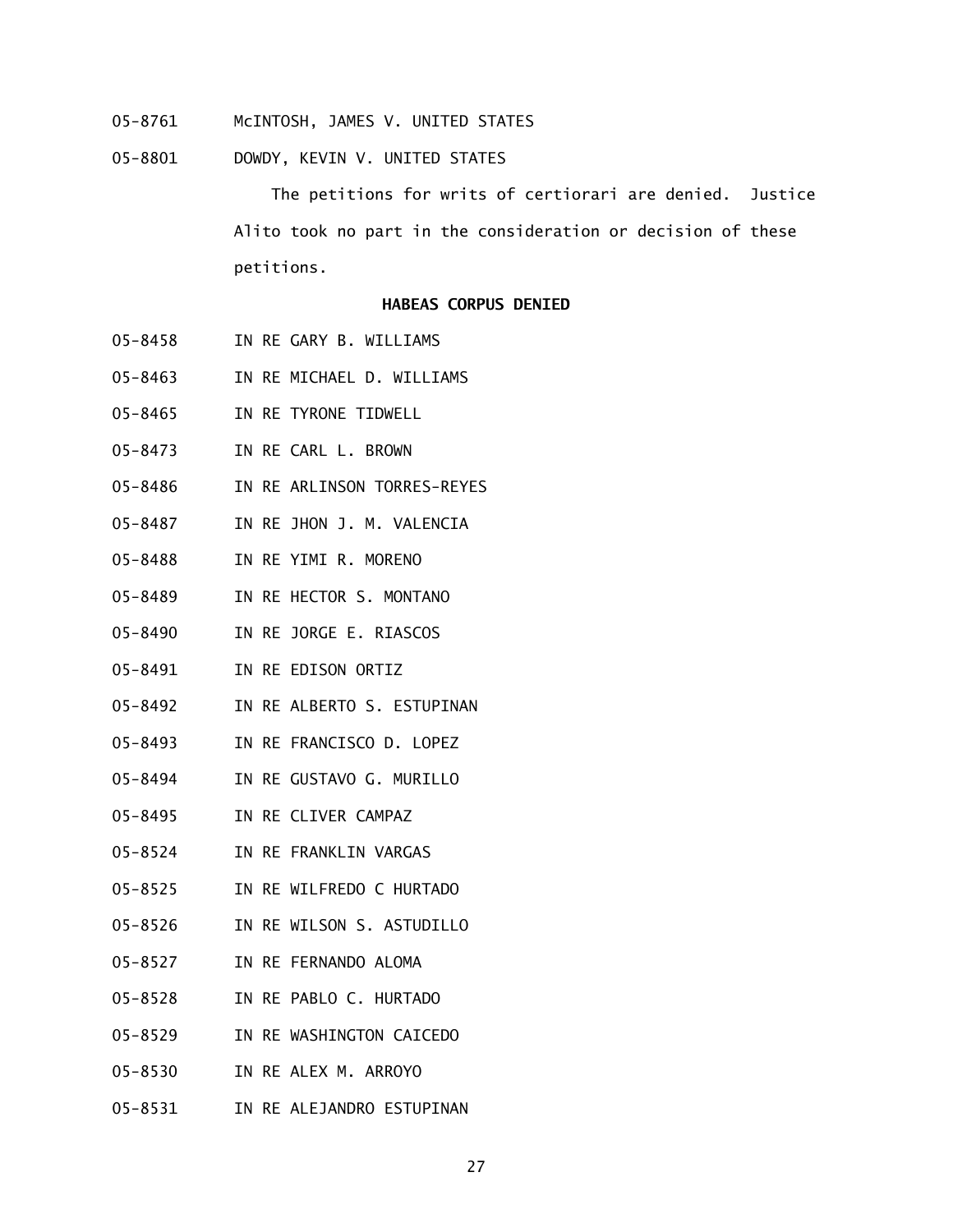- 05-8532 IN RE DANIEL G. ESTUPINAN
- 05-8533 IN RE ELPIDIO ENRIQUEZ
- 05-8603 IN RE MANUEL S. DePINEDA
- 05-8645 IN RE OBAYDA H. ABED
- 05-8646 IN RE AMAR K. ABED
- 05-8708 IN RE THEODORE MATHIS
- 05-8716 IN RE BOBBY L. SANDERS
- 05-8783 IN RE HELIODORO SANCHEZ
- 05-8821 IN RE CHARLES L. WILLIAMS
- 05-8842 IN RE EZRA UPSHAW
- 05-8861 IN RE RODNEY H. S. KIM
- 05-8877 IN RE BERNARD DeVEAUX
- 05-8879 IN RE JOHN E. CARTER
- 05-8883 IN RE GERALD MAHLE
- 05-8888 IN RE GENE L. NEWMAN

The petitions for writs of habeas corpus are denied.

### **MANDAMUS DENIED**

- 05-689 IN RE CLYDE E. CLEMENTS
- 05-725 IN RE ROGER LIVERMAN, JR.
- 05-732 IN RE DAVID SINA
- 05-747 IN RE SOPHIA J. GIBBONS
- 05-8088 IN RE VICTORIO C. RIVERA
- 05-8178 IN RE RODERICK HOWARD
- 05-8554 IN RE FRANCISCO SALDANA

The petitions for writs of mandamus are denied.

05-8472 IN RE ANTHONY ANDREWS

 The petition for a writ of mandamus and/or prohibition is denied.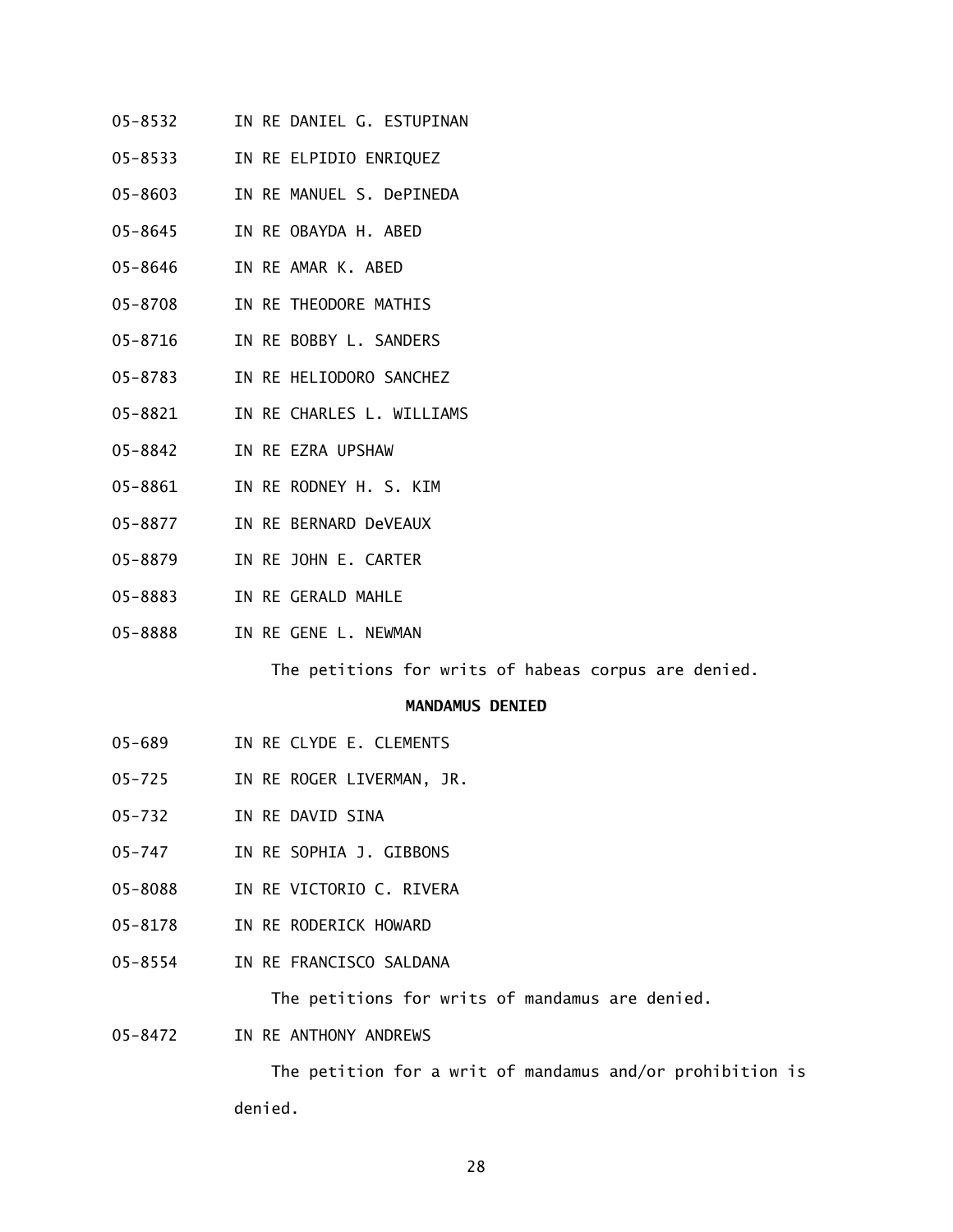### **REHEARINGS DENIED**

- 04-1271 RUTTI, JAMES P. V. WYOMING
- 04-6002 IN RE HUGO P. ABSALON
- 04-9072 FIELDS, JIMMY L. V. UNITED STATES
- 05-105 UBEROI, MAHINDER S. V. BOULDER, CO, ET AL.
- 05-480 REVERIA TAVERN, INC. V. SUMMIT CTY. BD. OF ELECTIONS
- 05-537 FROTHINGHAM, ELIZABETH M. V. RUMSFELD, SEC. OF DEFENSE
- 05-540 FOX, RICHARD J. V. POTTER, POSTMASTER GEN.
- 05-5181 JONES, PHILLIP L. V. UNITED STATES
- 05-5479 SPENCE, FRANCIS B. V. CALIFORNIA
- 05-6006 GLEASON, MARK A. V. HICKMAN, SEC., CA DOC
- 05-6067 IN RE STEVE LANGON
- 05-6100 PEARSON, McKEITH V. UNITED STATES
- 05-6205 ROSENDARY, COREY D. V. UNITED STATES
- 05-6230 BURROUGHS, GEOFFREY V. MAKOWSKI, WARDEN
- 05-6331 MISIAK, MARK A. V. MORGAN, SUPT., WA
- 05-6447 GODFREY, LARRY R. V. WOLFE, WARDEN
- 05-6607 NORTONSEN, LESTER W. V. REID, WARDEN, ET AL.
- 05-6660 SCATES, RALPH E. V. UNITED STATES
- 05-6673 BANKS, LaFRAYE V. FAMILY INDEP. AGENCY
- 05-6677 SPROUSE, DONALD V. POWELL, WARDEN
- 05-6724 CAGE-BARILE, LADY V. CHURCH OF CHRIST IN HOLLYWOOD
- 05-6786 MOSES, ANTONYO V. WALKER, WARDEN
- 05-6822 ANDRYSZAK, JANUSZ V. PAC FEDERAL CREDIT UNION
- 05-6847 FOX, CHERUNDA V. STOVALL, WARDEN
- 05-6854 MURDOCK, MARK A. V. AM. AXLE & MFG., INC.
- 05-6881 CRUZADO-LAUREANO, JUAN M. V. UNITED STATES
- 05-6917 BARRON, DOROTHY V. UNIV. OF TN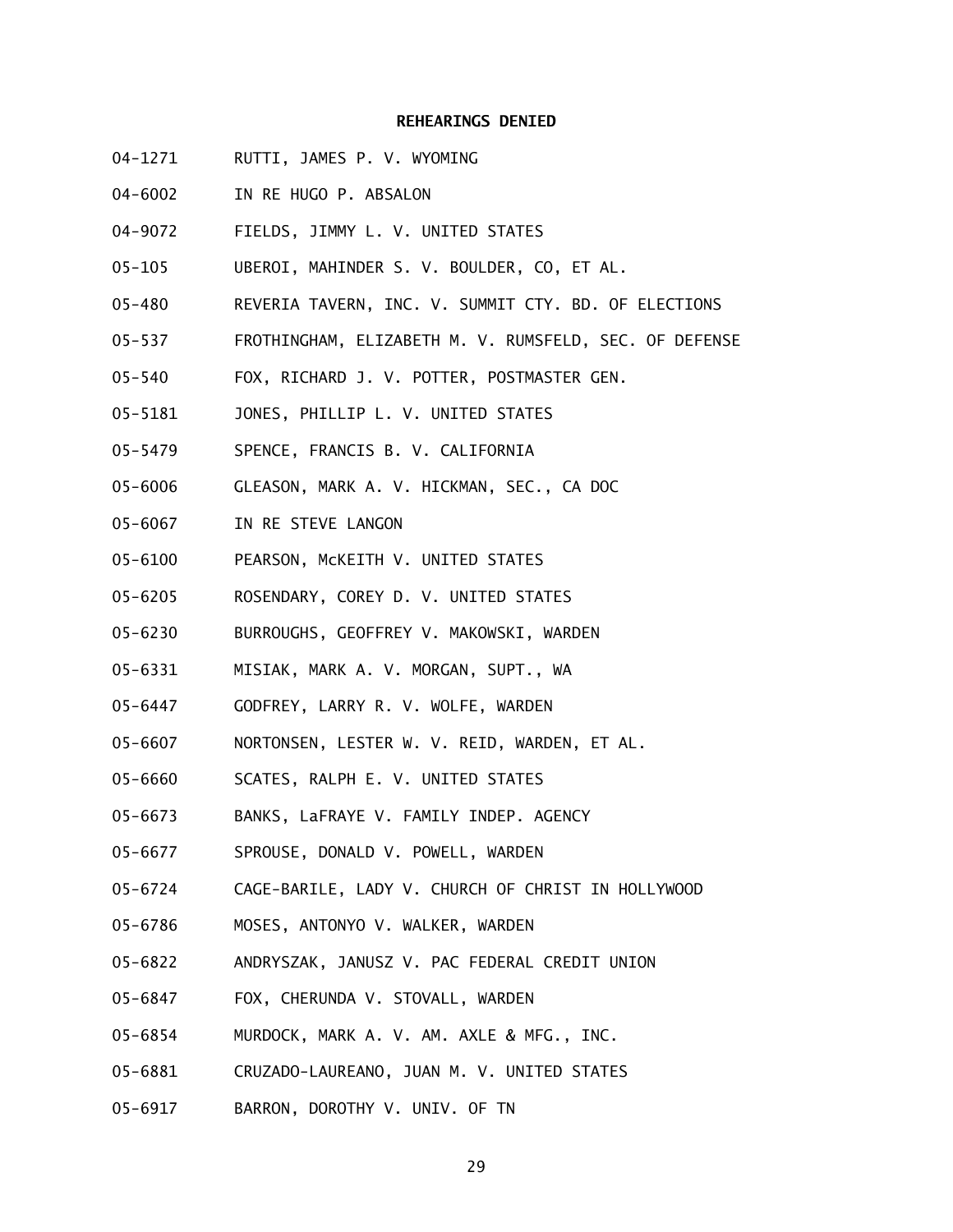- 05-6918 REEVE, CHARLES E. V. UNITED STATES
- 05-6963 STAR, MICHAEL V. VIRGINIA
- 05-6975 MOHAMED, KHALIFAH M. V. FLORIDA
- 05-7196 MESSIER, JOSEPH P. V. UNITED STATES
- 05-7219 McCULLOUGH, DAVID V. WEST, SUPT., ELMIRA
- 05-7300 BERAS, ROBERTO V. UNITED STATES
- 05-7327 BRADFORD, CHARLES E. V. MAXWELL TREE EXPERT CO.
- 05-7370 CAMPBELL, ANTHONY T. V. PLILER, WARDEN
- 05-7441 WILLIAMS, GLENN L. V. UNITED STATES
- 05-7447 BEQUETTE, EDWARD J. V. UNITED STATES
- 05-7538 ATAMIAN, GABRIEL G. V. BAHAR, AREZOO A., ET AL.
- 05-7723 MOORE, SHELBY K. V. UNITED STATES
- 05-7824 OXENDINE, JAMES M. V. UNITED STATES

The petitions for rehearing are denied.

- 05-419 CHAJKOWSKI, MARY E. V. BOSICK, JOSEPH J., ET AL.
- 05-5980 HESS, CHRISTOPHER V. KUNKLE, JEAN, ET AL.
- 05-6156 JAMES, SAM H. V. 279 4TH AVENUE LLC, ET AL.

 The petitions for rehearing are denied. Justice Alito took no part in the consideration or decision of these petitions.

05-7098 BAKER, PATRICIA L. V. DEPT. OF JUSTICE

> The petition for rehearing is denied. The Chief Justice took no part in the consideration or decision of this petition.

04-8602 MORGAN, ANTHONY E. V. UNITED STATES

> The motion of petitioner for leave to file a petition for rehearing is denied. Justice Alito took no part in the consideration or decision of this motion.

05-5873 MORALES, MARY A. V. McKESSON HEALTH SOLUTIONS, LLC The motion of petitioner for leave to file a petition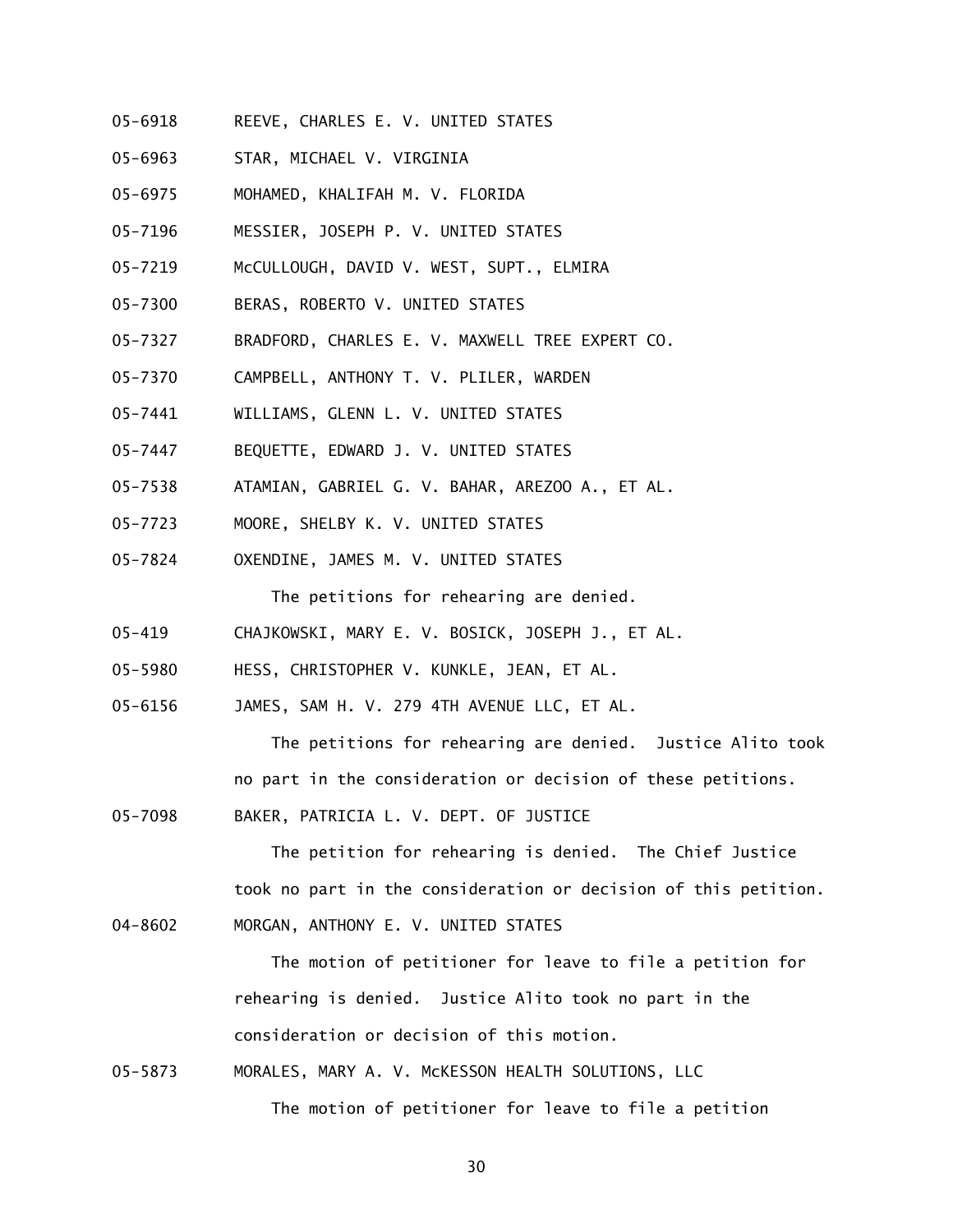for rehearing is denied.

## **ATTORNEY DISCIPLINE**

D-2420 IN THE MATTER OF DISCIPLINE OF VALERIE T. SIMURO

 Valerie T. Simuro, of Brooklyn, New York, is suspended from the practice of law in this Court and a rule will issue, returnable within 40 days, requiring her to show cause why she should not be disbarred from the practice of law in this Court. D-2421 IN THE MATTER OF DISCIPLINE OF MICHAEL DAVID ROSTOKER

> Michael David Rostoker, of Boulder Creek, California, is suspended from the practice of law in this Court and a rule will issue, returnable within 40 days, requiring him to show cause why he should not be disbarred from the practice of law in this Court.

D-2422 IN THE MATTER OF DISCIPLINE OF JOEL DAVID TENENBAUM

 Joel David Tenenbaum, of Greenville, Delaware, is suspended from the practice of law in this Court and a rule will issue, returnable within 40 days, requiring him to show cause why he should not be disbarred from the practice of law in this Court. D-2423 IN THE MATTER OF DISCIPLINE OF KENNETH TREMAYNE ISRAEL

 Kenneth Tremayne Israel, of Marietta, Georgia, is suspended from the practice of law in this Court and a rule will issue, returnable within 40 days, requiring him to show cause why he should not be disbarred from the practice of law in this Court. D-2424 IN THE MATTER OF DISCIPLINE OF BARRY GORDON ROBERTS

> Barry Gordon Roberts, of Atlanta, Georgia, is suspended from the practice of law in this Court and a rule will issue, returnable within 40 days, requiring him to show cause why he should not be disbarred from the practice of law in this Court.